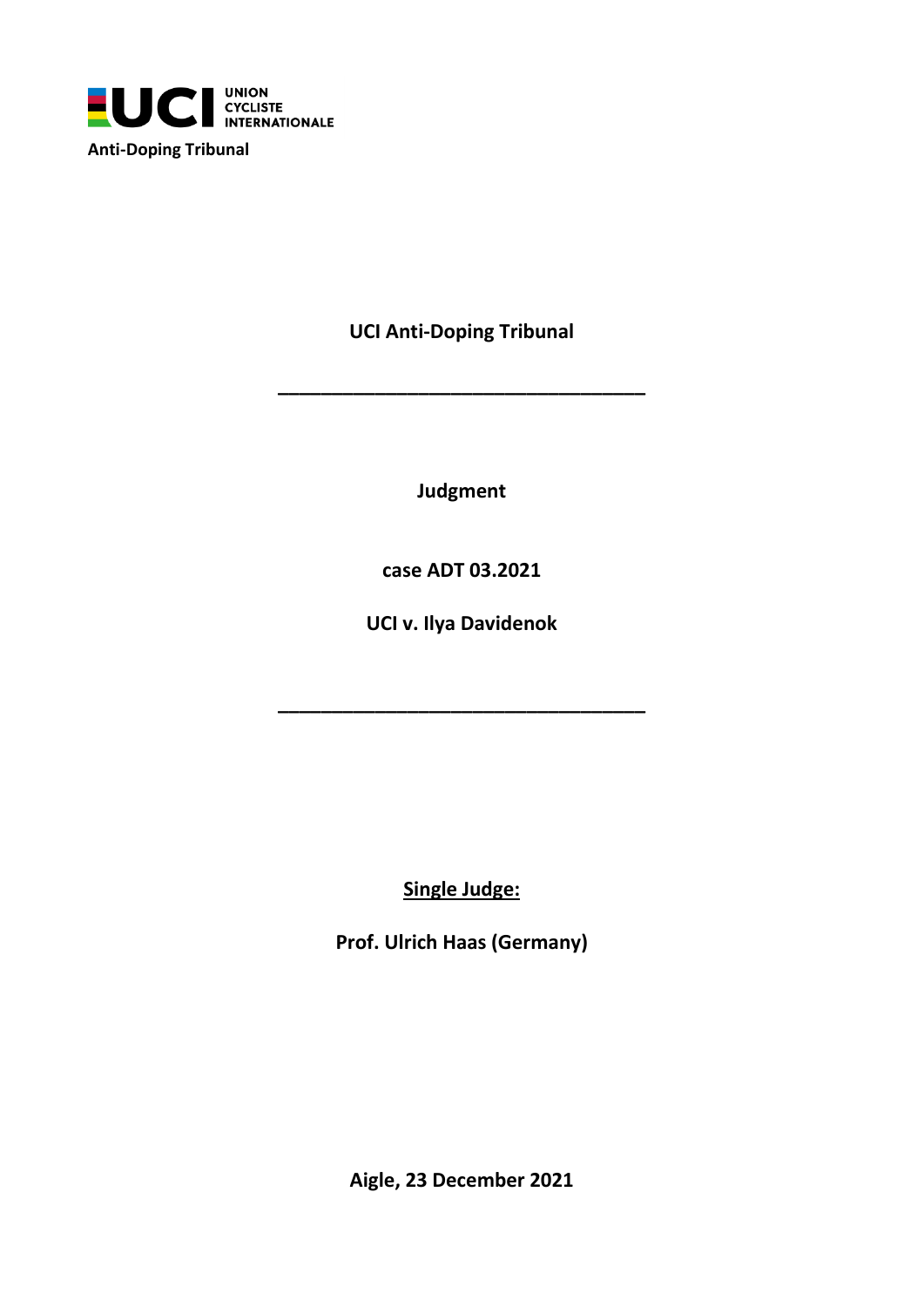#### $\mathbf{L}$ **INTRODUCTION**

1. The present Judgment is issued by the UCI Anti-Doping Tribunal (hereinafter referred to as "the Tribunal") in application of the UCI Anti-Doping Procedural Rules in force in 2021 (hereinafter referred to as "the ADT Rules") in order to decide whether Mr Ilya Davidenok (hereinafter referred to as "the Rider") has violated the UCI Anti-Doping Rules as alleged by the Union Cycliste Internationale (hereinafter referred to as "the UCI" and, together with the Rider, "the Parties").

#### $II.$ **FACTUAL BACKGROUND**

2. The circumstances stated below are a summary of the main relevant facts, as submitted by the Parties. Additional facts may be set out, where relevant, in connection with the legal discussion that follows. While the Single Judge has considered all the facts, allegations, legal arguments and evidence submitted by the Parties in the present proceedings, the Judgment refers only to the necessary submissions and evidence to explain its reasoning.

# **A. The UCI**

3. The UCI is the association of national cycling federations and a non-governmental international association with a non-profit-making purpose of international interest, with a legal personality in accordance with Articles 60 et seq. Swiss Civil Code and according to Articles 1.1 and 1.2 of the UCI Constitution.

# **B. The Rider**

- 4. The Rider is a professional road cyclist of Kazakh nationality. At the time of the alleged anti-doping rule violation (hereinafter referred to as "ADRV") the Rider was a professional road cyclist affiliated to the Kazakhstan Cycling Federation (hereinafter referred to as "KCF"). He was, thus, a License-Holder within the meaning of the UCI ADR 2021.
- 5. The Rider has been previously sanctioned by the UCI with a period of ineligibility of two years starting on 16 October 2014 as a result of an ADRV for presence of Anabolic Androgenic Steroids in urines samples collected on (i) 11 and 16 July 2014 at the occasion of the Tour of Qinghai Lake; and on (ii) 25 and 27 August 2014 at the occasion of the Tour de l'Avenir. The Rider's period of ineligibility came to an end on 16 October 2016 and he resumed competition.
- 6. From 1 January 2019 to 31 December 2019, the Rider was under contract with the UCI Continental Team Shenzhen Xidesheng Cycling Team. He then joined the UCI Continental Team Ningxia Sports Lottery until 31 August 2020 and thereafter the UCI Continental Team Apple Team from 1 January 2021 to 15 February 2021.

# **C. The alleged anti-doping rule violation**

# **1. The Facts and the Collection of the Sample**

7. On 17 November 2019, the Rider provided a urine sample during the 2019 Tour of Fuzhou, China (Sample Number 4460586). The Rider confirmed on his Doping Control Form that the sample had been taken in accordance with the applicable regulations.

## **2. The Analysis of the Sample and further Sample Collections**

8. The analysis of the Rider's sample was conducted by the World Anti-Doping Agency (hereinafter referred to as "WADA") accredited Laboratory of Beijing, China (hereinafter referred to as "the Laboratory"). The latter acknowledged receipt of the sample on 21 November 2019.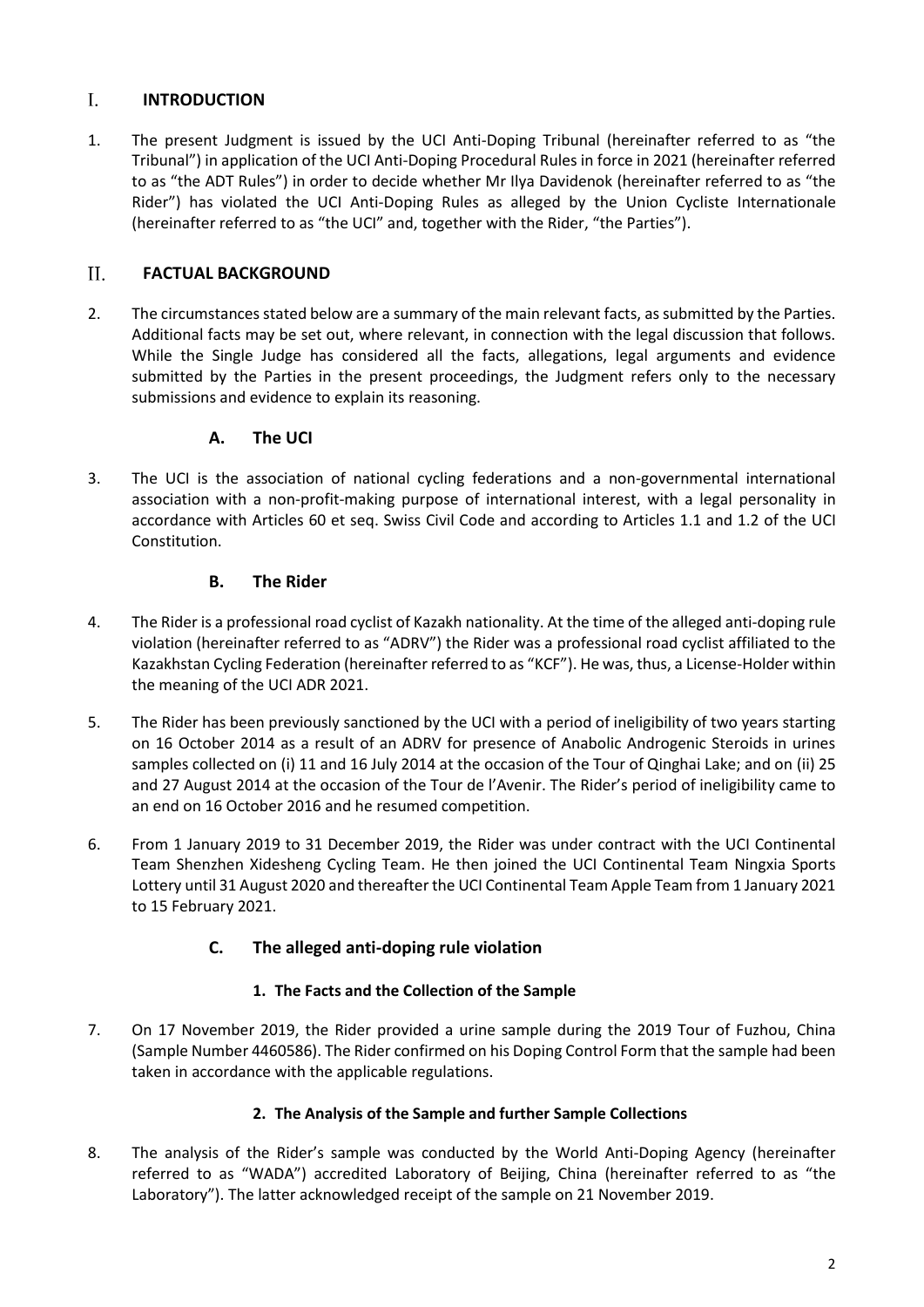- 9. On 3 April 2020 the Laboratory reported the Rider's A-Sample as an Adverse Analytical Finding (hereinafter referred to as "AAF") for Recombinant Erythropoietin (hereinafter referred to as "rEPO").
- 10. rEPO is a prohibited substance listed under Section S2 (Peptide Hormones, Growth Factors, Related Substances and Mimetics) of the 2019, 2020 and 2021 versions of the WADA International Standard Prohibited List. According thereto, rEPO is prohibited at all times (in- and out-of-competition).

#### **3. The UCI Results Management Procedure**

- 11. Upon receipt of the AAF on 3 April 2020, the UCI conducted its initial review. UCI sought external advice, including from WADA, to ensure that the AAF has been correctly reported. The COVID-19 pandemic had a significant impact on the conduct of the initial review.
- 12. On 14 January 2021, the Rider was notified of the AAF for rEPO. Furthermore, the Rider was (i) informed that the UCI would request the opening and analysis of the B-Sample by the Laboratory on 21 January 2021 as part of its initial review. In addition, the Rider (ii) was invited to inform the UCI whether he intended to be present or to have an appointed representative attending the opening and analysis on said date.
- 13. On 18 January 2021, the Rider informed the UCI that he wished to attend the opening and analysis of the B-Sample, but that due to travel restrictions he could not be in Beijing on 21 January 2021.
- 14. Following the Rider's letter, the UCI together with the Laboratory and WADA examined the possibility to record the opening and analysis of the B-Sample by video.
- 15. On 24 March 2021, the UCI informed the Rider that the opening and analysis of the B-Sample would be live streamed as a result of the COVID-19 travelling restrictions and that an independent witness would also be appointed to attend the procedure. The Rider was also informed that such opening and analysis could be performed on either 29 March 2021 or 6 April 2021. The Rider was invited to choose between one of the two dates. Furthermore, the Rider was invited to inform the UCI whether he intended to join the relevant live stream or whether he would finally like to directly attend the opening and analysis of the B-Sample in China after having submitted himself to a mandatory quarantine.
- 16. On 25 March 2021, the Rider informed the UCI of his wish to have his B-Sample opened and analysed on 6 April 2021 and that he would attend the procedure by live stream.
- 17. On 30 March 2021, the UCI confirmed to the Rider that the opening and analysis of the B-Sample would take place on 6 April 2021 at 13:30, local time in Beijing, China. The UCI also provided the Rider with the link for the live stream.
- 18. On 1 April 2021, the UCI reminded the Rider of the scheduled opening and analysis of the B-Sample on 6 April 2021.
- 19. On 6 April 2021, the opening and analysis of the B-Sample occurred in the presence of an independent witness.
- 20. On 28 April 2021, the Laboratory's analysis of the B-Sample 4460586 confirmed the presence of exogenous rEPO in the Rider's urine.
- 21. On 11 June 2021, the UCI informed the Rider of the results of the B-Sample 4460586 analysis and of the assertion of the ADRV in relation to his AAF for rEPO. Furthermore, the UCI imposed a mandatory provisional suspension on the Rider based on Article 7.3 of the UCI ADR 2021 in combination with Article 6.3.1 of the UCI Regulations for Results Management. In the same communication, the Rider was asked to provide his explanations within seven days regarding the presence of rEPO in his body or to immediately admit the ADRV in order to benefit from a reduction of his potential period of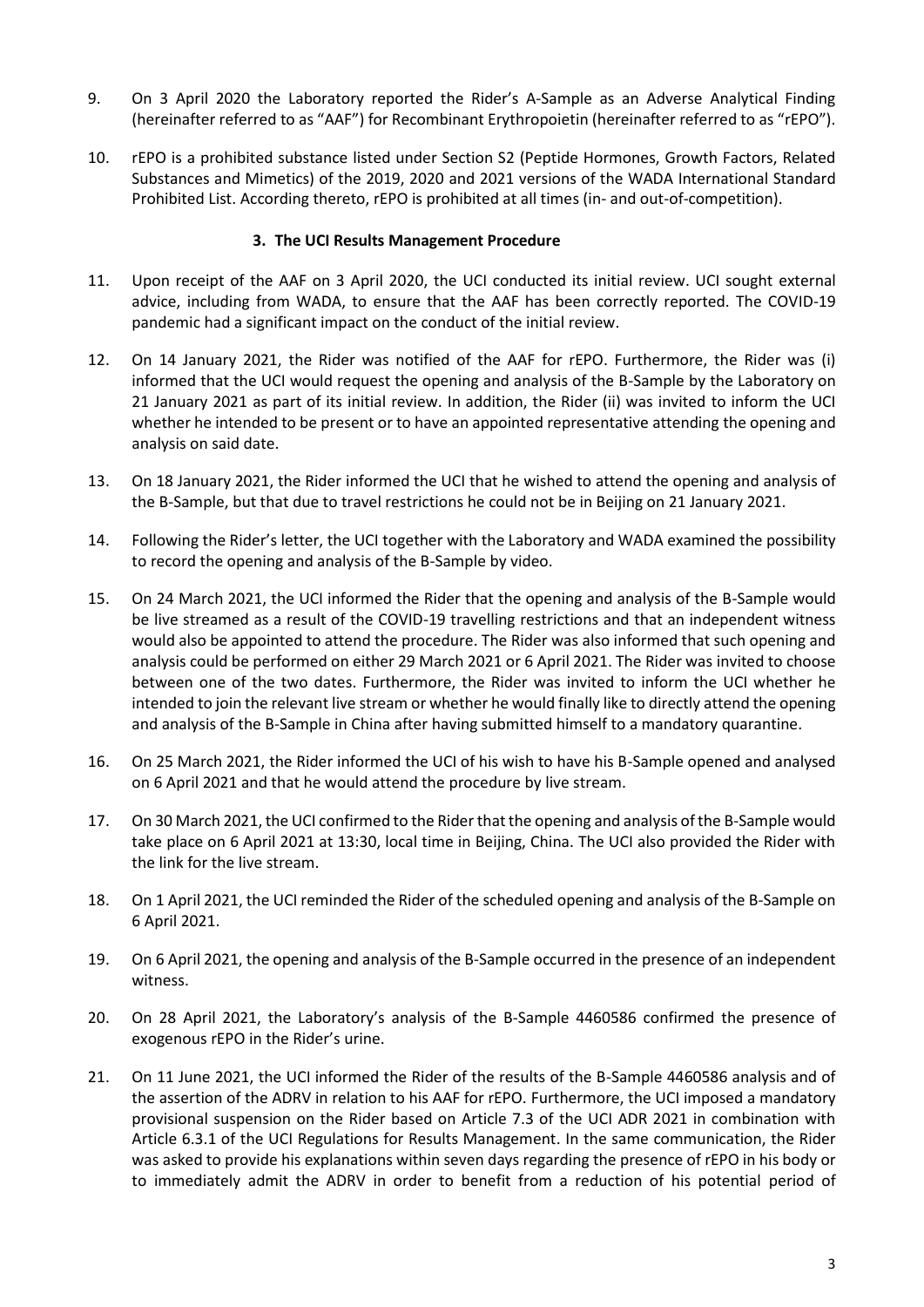ineligibility in line with Article 10.8.1 of the UCI ADR 2021. The Rider was also informed of his right to obtain the A- and B-Samples' Laboratory Documentation Packages.

- 22. The UCI also notified the UCI Continental Team Shenzhen Xidesheng Cycling Team, the KCF, the Central Asia Regional Anti-Doping Organization (RADO) and WADA of the above findings.
- 23. On 18 June 2021, the UCI reminded the Rider of the expiry of the deadline to provide an explanation for the presence of rEPO in his sample.
- 24. On 19 June 2021, the Rider replied to the UCI by stating that he was in "access zones", that he does not admit the use of rEPO and that "this whole story remains a mystery" to him. He also declared having ended his career, having moved to Russia and having changed his citizenship and lifestyle. He informed the UCI that he does not "see [any] reason to understand this further".
- 25. On 21 June 2021, the UCI granted a last deadline until 28 June 2021 for the Rider to provide explanations concerning the presence of rEPO in his body or to provide substantial assistance. No reaction was received by the UCI from the Rider.
- 26. On 16 July 2021, the UCI offered the Rider an Acceptance of Consequences pursuant to Article 8.2 of the UCI ADR 2021. In this letter the UCI proposed a period of ineligibility of seven years to the Rider. The latter was also advised that such proposal was valid for a limited period of time only, i.e. for twenty days (until 5 August 2021). The Rider was also advised that he was not obliged to accept the proposed Acceptance of Consequences, however, that if he did not, the UCI would initiate disciplinary proceedings before the Tribunal in accordance with the UCI ADR 2021.
- 27. On 2 and 5 August 2021, the UCI reminded the Rider of the expiry of the deadline of the Acceptance of Consequences. The UCI also informed the Rider that the deadline to accept the proposal would not be extended any further. The Rider did not react to the letters.
- 28. On 11 August 2021, the UCI informed the Rider that the Acceptance of Consequences had now expired. The UCI afforded the Rider, however, a final opportunity to agree to a period of ineligibility of eight years by means of an Acceptance of Consequences before referring the matter to the Tribunal for consideration and decision.
- 29. On 18 August 2021, the UCI reminded the Rider of the expiry of the validity of the Acceptance of Consequences on the same day. The Rider did not respond to the letter.

## **III. PROCEDURE BEFORE THE TRIBUNAL**

- 30. In accordance with Article 13.1 of the ADT Rules, the UCI has initiated proceedings before this Tribunal through the filing of a Petition to the Secretariat on 4 October 2021. In its Petition the UCI has filed the following requests:
	- *Declaring that Mr Ilya Davidenok has committed a second Anti-Doping Rule Violation.*
	- *Imposing on Mr Ilya Davidenok a Period of Ineligibility of eight years, commencing on the date of the Tribunal's decision.*
	- *Holding that the period of provisional suspension served by Mr Ilya Davidenok since 11 June 2021 shall be deducted from the Period of Ineligibility imposed by the Tribunal.*
	- *Disqualifying all results obtained by Mr Ilya Davidenok at the 2019 Tour of Fuzhou and any other result obtained between 17 November 2019 und 11 June 2021.*
	- *Condemning Mr Ilya Davidenok to pay a fine of ……………………….*
	- *Condemning Mr Ilya Davidenok to pay the costs of results management by the UCI (CHF 2'500.00) and the costs of the B-Sample 4460586 analysis (USD 1'300.00).*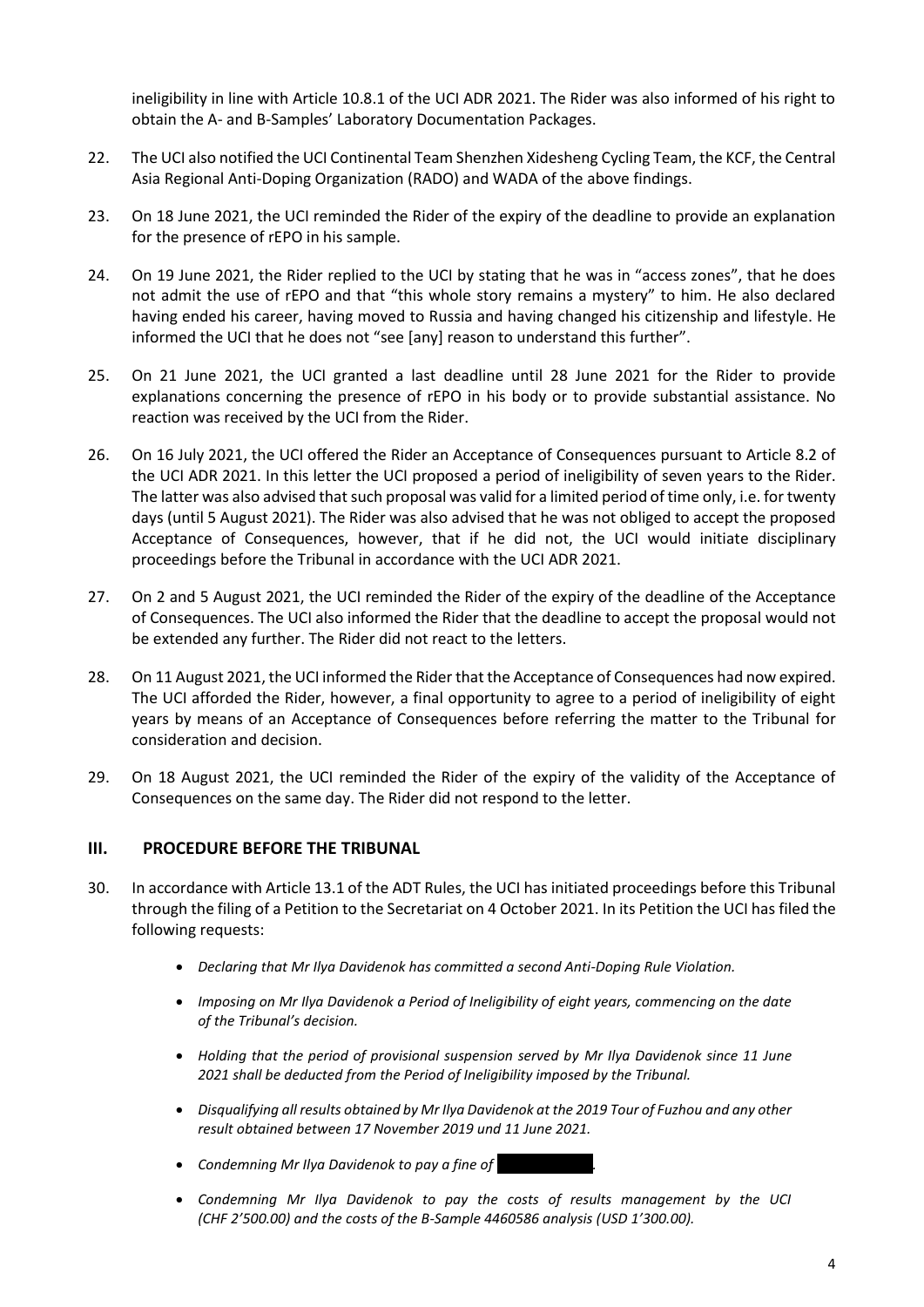- 31. On 5 October 2021, the Secretariat of the Tribunal appointed Prof. Ulrich Haas to act as Single Judge in the proceedings in application of Article 14.1 of the of the ADT Rules.
- 32. On the same day, and in application of Article 14.4 of the ADT Rules, the Secretariat of the Tribunal informed the Rider that disciplinary proceedings had been initiated against him and that Prof. Ulrich Haas had been appointed as Single Judge of the Tribunal. Furthermore, the Rider was informed by registered and electronic mail that he would be granted a deadline until 20 October 2021 to submit his Statement of Defence in conformity with Articles 16.1 and 18 of the ADT Rules.
- 33. On 21 October 2021, the Secretariat of the Tribunal noted that the Rider had not submitted any Statement of Defence within the stated deadline. The Rider was granted a final grace period until 1 November 2021 to file his Statement of Defence. Furthermore, he was advised that should he again fail to submit an answer, "*the proceedings shall be closed, and the Single Judge shall render his judgment on the basis of the documentation on file*."
- 34. On 3 November 2021, the Secretariat of the Tribunal noted that the Rider had failed to submit any Statement of Defence to the Petition.
- 35. On 4 November 2021, the Secretariat of the Tribunal advised the Parties that the Rider had failed to submit his Statement of Defence within the stated deadline and that, therefore, the Single Judge shall render his Judgment in due course on the basis of the documentation on file.
- 36. On 30 November 2021, the Secretariat on behalf of the Single Judge invited the UCI to comment on the delays related to the results management in the case at hand (ca. 22.5 months from sample collection until the filing of the Petition) by 9 December 2021.
- 37. On 8 December 2021, the UCI provided its observations related to the Tribunal's letter dated 30 November 2021.
- 38. With letter dated the 9 December 2021, the Secretariat acknowledged receipt of the UCI's submissions and invited the Rider to comment on them by 20 December 2021.
- 39. No comments were received from the Rider within the prescribed deadline.

## **IV. APPLICABLE RULES**

40. Article 27 of the UCI ADR 2021 provides the following:

*"27.1 These Anti-Doping Rules shall apply in full as of 1 January 2021 (the "Effective Date").*

*27.2 Any anti-doping rule violation case which is pending as of the Effective Date and any antidoping rule violation case brought after the Effective Date based on an anti-doping rule violation which occured prior to the Effective Date shall be governed by the substantive anti-doping rules in effect at the time the alleged anti-doping rule violation occurred, and not by the substantive antidoping rules set out in the Anti-Doping Rules or the Code, unless the panel hearing the case determines the principle of "lex mitior" appropriately applies under the circumstances of the case.[…]"*

41. Considering that the Rider's sample was collected on 17 November 2019, i.e. prior to the Effective Date, but has been brought forward by the UCI as an alleged ADRV on 4 October 2021, i.e. after such Effective Date, the present ADRV shall be governed by the substantive anti-doping rules in effect at the time when the alleged ADRV occurred, namely the UCI ADR 2015 and the International Standards for Testing and Investigation (ISTI) and the International Standard for Laboratories (hereinafter referred to as the "ISL") applicable in 2019 and 2020. An exception of the above may be warranted where the Single Judge determines that the *lex mitior* principle applies.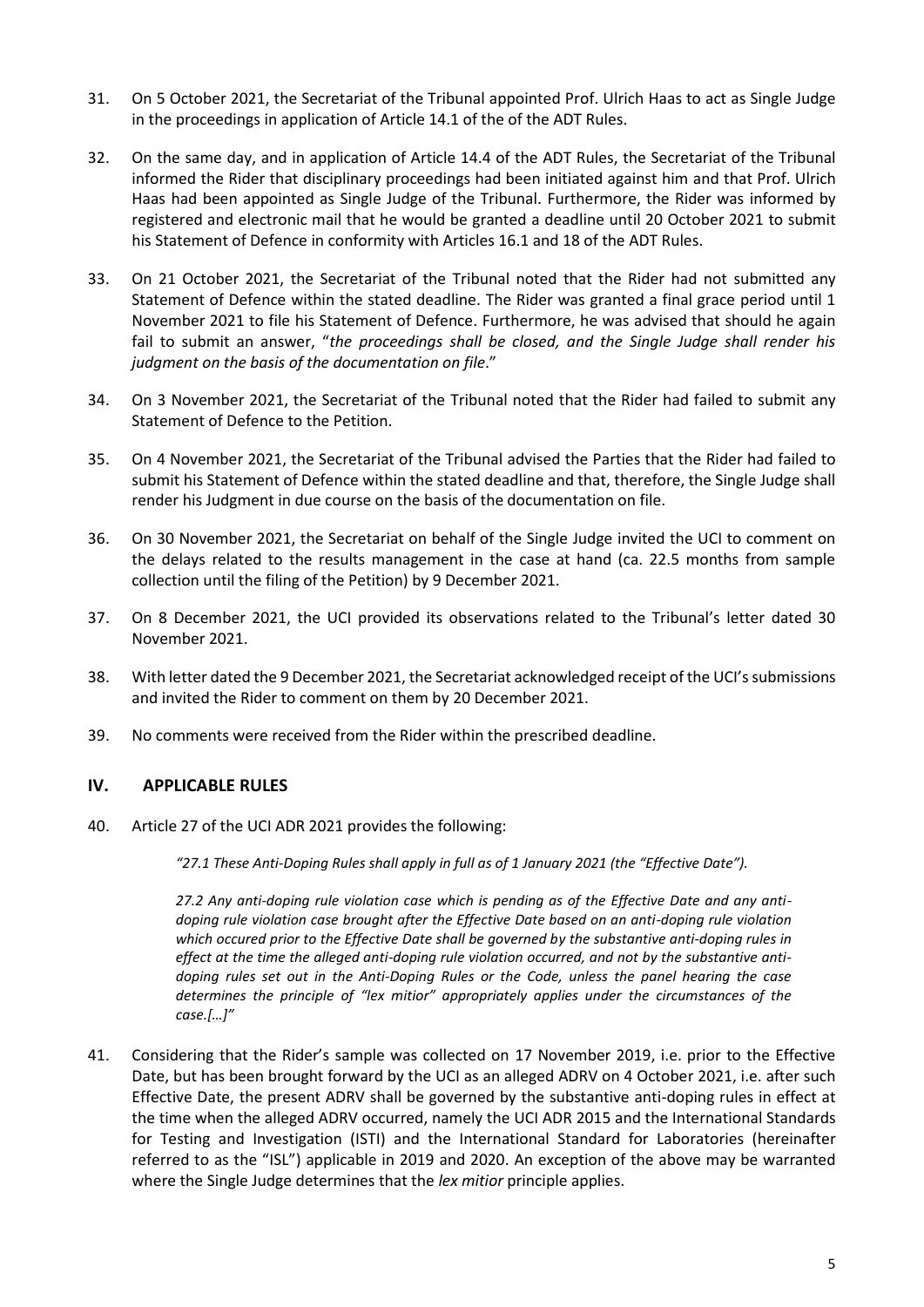42. As for the procedural rules applicable before the Tribunal, Article 36 of the ADT Rules provides the following:

> *"These Rules come into force on 4 February 2021 and apply to all procedures initiated by the Tribunal on or after such date."*

43. Considering that the present proceeding had been initiated by the Tribunal on 4 October 2021, the ADT Rules in force in 2021 apply in this case.

#### **V. PROCEDURAL ISSUES**

- 44. The Petition filed by the UCI is admissible. Pursuant to Article 2 of the ADT Rules, the UCI offered the Rider an Acceptance of Consequences in accordance with Article 8.2.1 of the UCI ADR. Despite multiple opportunities granted the Rider did not react to the UCI's proposals to settle the dispute. Thus. The UCI was entitled to file the Petition that – in addition – conforms to the prerequisites of Article 13.2 of the ADT Rules.
- 45. The Rider did not file a Statement of Defence within the prescribed deadlines nor did he participate in any other way in these proceedings. The Single Judge verified whether the Rider was properly notified and notes that Article 16.2 of the ADT Rules provides as follows:

*"If the Defendant fails to submit its answer within the set deadline, the Single Judge may nevertheless proceed with the case and render his Judgment."*

46. Consequently, the Single Judge proceeds with the case and decides the matter based on the submissions on file.

#### **VI. JURISDICTION**

- 47. The jurisdiction of the Tribunal follows from Article 8.2 of the UCI ADR 2015 and Article 3.1 of the ADT Rules according to which "*the Tribunal shall have jurisdiction over all matters in which an anti-doping rule violation is asserted by the UCI based on a results management or investigation process under Article 7 ADR".*
- 48. Furthermore, Article 3.2 of the ADT Rules provides the following:

*"Any objection to the jurisdiction of the Tribunal shall be brought to the Tribunal's attention within 7 days upon notification of the initiation of the proceedings. If no objection is filed within this time limit, the Parties are deemed to have accepted the Tribunal's jurisdiction."*

- 49. Neither party raised any objection to the jurisdiction of the Tribunal within said time limit, thus the Single Judge confirms the jurisdiction of the Tribunal.
- 50. Part C of the Introduction of the UCI ADR 2015 addresses its scope of application as follows:

*"These Anti-Doping Rules shall apply to the UCI and to each of its National Federations. They shall apply to the following Riders, Rider Support personnel and other Persons: a) any License Holder,[…]"*

- 51. Said conditions are fulfilled in the case at hand. The Rider was a UCI cycling License Holder in 2019 within the meaning of the UCI ADR and, thus, bound by the UCI ADR at the relevant time.
- 52. According to Article 7.11 of the UCI ADR 2015 the UCI retains jurisdiction to complete the results management process despite a cyclist's retirement:

*"7.11 If a Rider or other Person retires while a results management process is underway, the UCI retains jurisdiction to complete its results management process. If a Rider or other Person retires before any results management process has begun, the UCI retains authority to conduct results*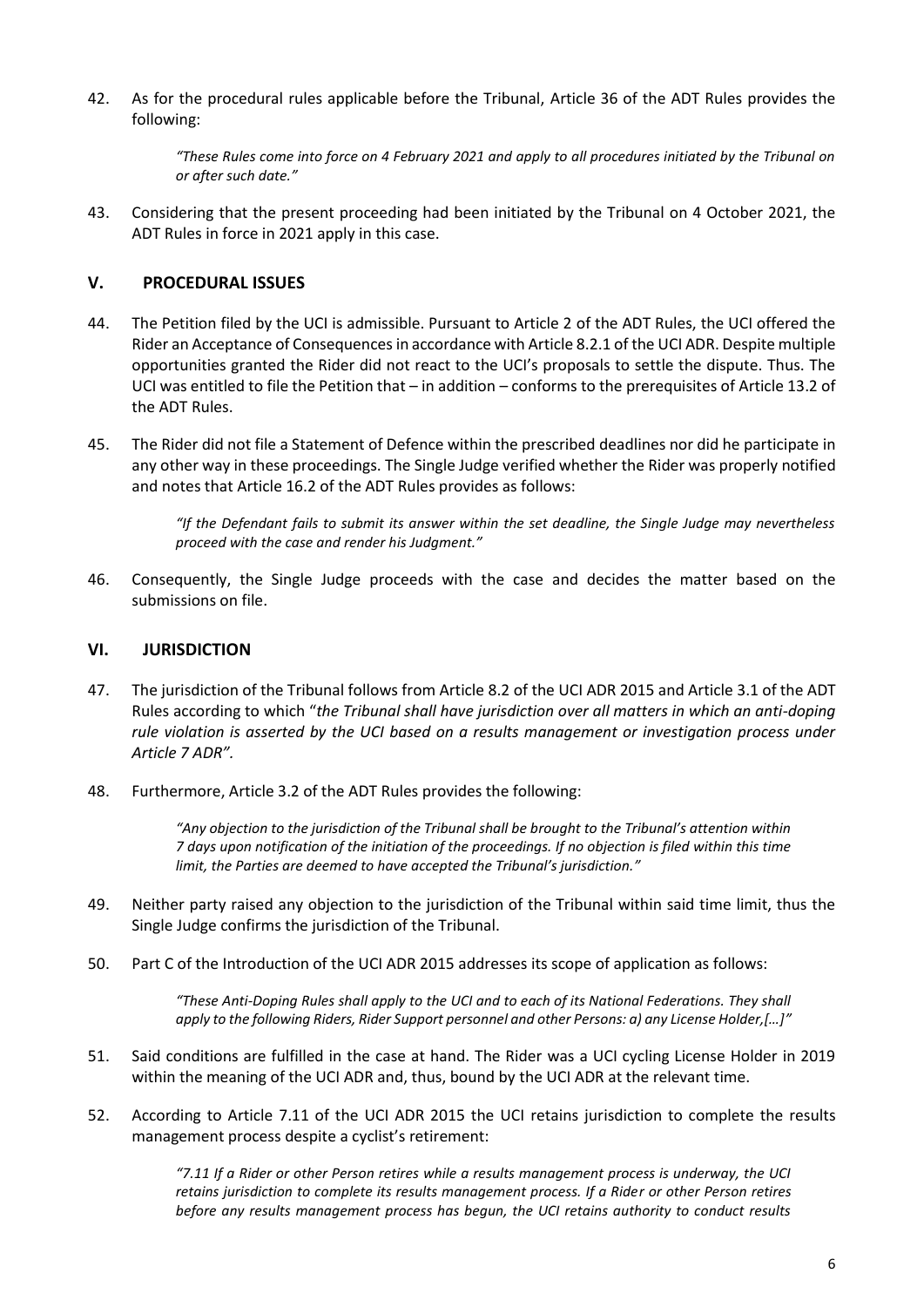*management if it would have had results management authority over the Rider or other Person at the time the Rider or other Person committed the asserted antidoping rule violation."*

## **VII. THE FINDINGS OF THE SINGLE JUDGE**

- 53. The main issues for the Single Judge to decide are:
	- A) Did the UCI establish that the Rider committed an ADRV within the meaning of Articles 2.1 of the UCI ADR 2015? and, if so,
	- B) Did the Rider act intentionally?
	- C) What are the appropriate consequences of such an ADRV?

# **A. Did the UCI establish that the Rider committed an ADRV within the meaning of Articles 2.1 of the UCI ADR?**

54. The relevant urine sample of the Rider (sample number 4460586) was collected on 17 November 2019 during the 2019 Tour of Fuzhou, China.

#### **1. The applicable provisions**

- 55. Article 26 of the ADT Rules provides that *"[…] the Single Judge shall apply the* [UCI] *ADR and the standards referenced therein as well as the UCI Constitution, the UCI Regulations and, subsidiarily, Swiss law"*.
- 56. Article 2.1 of the UCI ADR 2015 defines the relevant ADRV as follows:

*"2.1 Presence of a Prohibited Substance or its Metabolites or Markers in a Rider's Sample*

*2.1.1 It is each Rider's personal duty to ensure that no Prohibited Substance enters his or her body. Riders are responsible for any Prohibited Substance or its Metabolites or Markers found to be present in their Samples. Accordingly, it is not necessary that intent, Fault, Negligence or knowing Use on the Rider's part be demonstrated in order to establish an anti-doping rule violation under Article 2.1.* 

*[Comment to Article 2.1.1: An anti-doping rule violation is committed under this Article without regard to a Rider's Fault. This rule has been referred to in various CAS decisions as "Strict Liability". A Rider's Fault is taken into consideration in determining the Consequences of this anti-doping rule violation under Article 10. This principle has consistently been upheld by CAS.]* 

*2.1.2 Sufficient proof of an anti-doping rule violation under Article 2.1 is established by any of the following: presence of a Prohibited Substance or its Metabolites or Markers in the Rider's A Sample where the Rider waives analysis of the B Sample and the B Sample is not analyzed; or, where the Rider's B Sample is analyzed and the analysis of the Rider's B Sample confirms the presence of the Prohibited Substance or its Metabolites or Markers found in the Rider's A Sample; or, where the Rider's B Sample is split into two bottles and the analysis of the second bottle confirms the presence of the Prohibited Substance or its Metabolites or Markers found in the first bottle.* 

*[Comment to Article 2.1.2: The Anti-Doping Organization with results management responsibility may, at its discretion, choose to have the B Sample analyzed even if the Rider does not request the analysis of the B Sample.]* 

*2.1.3 Excepting those substances for which a quantitative threshold is specifically identified in the Prohibited List, the presence of any quantity of a Prohibited Substance or its Metabolites or Markers in a Rider's Sample shall constitute an anti-doping rule violation.*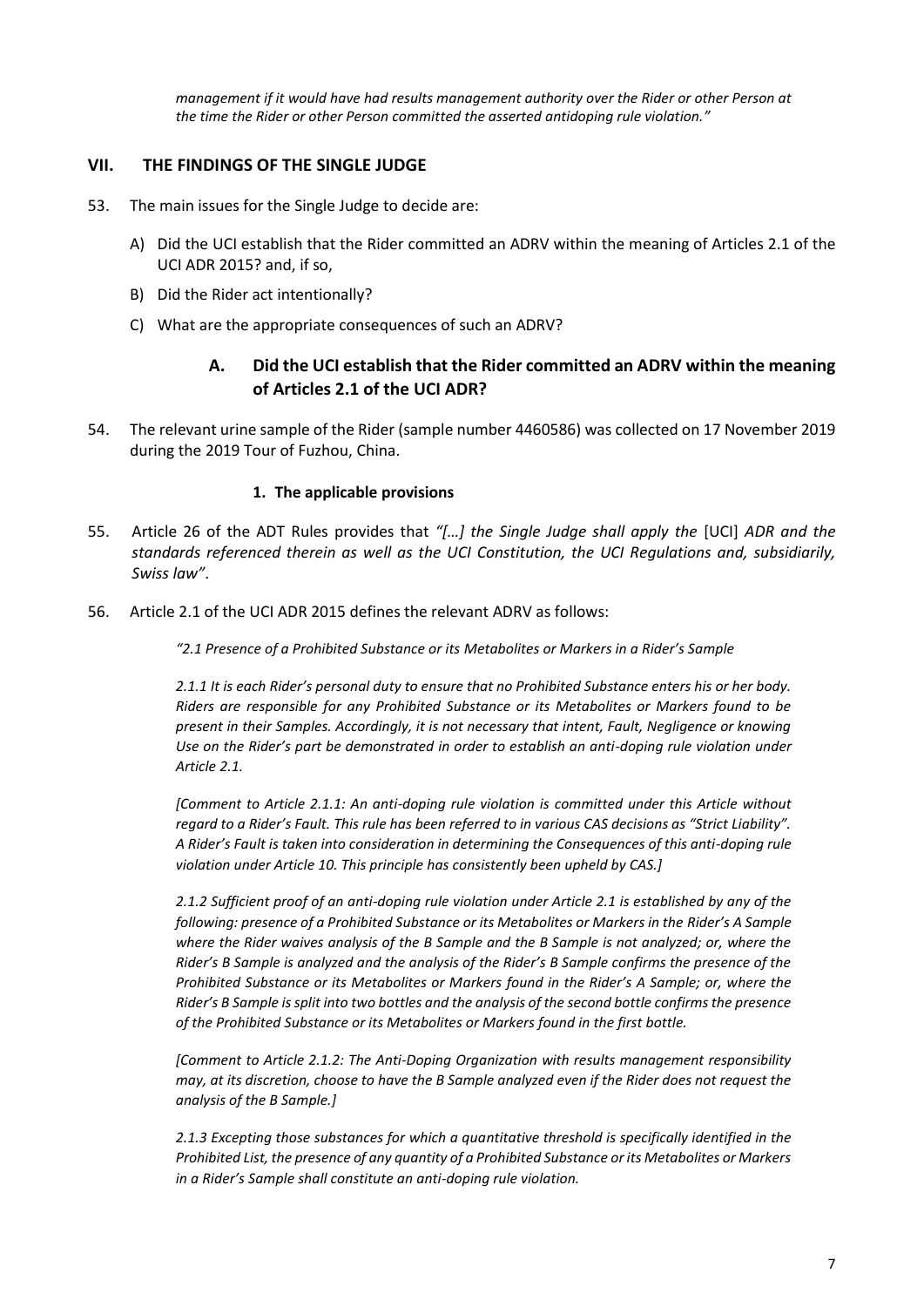*2.1.4 As an exception to the general rule of Article 2.1, the Prohibited List or other International Standards or UCI Regulations incorporated in these Anti-Doping Rules may establish special criteria for the evaluation of Prohibited Substances that can also be produced endogenously."*

57. As to the burden and standard of proof, Article 3.1 of the UCI ADR 2015 reads as follows:

*"The UCI shall have the burden of establishing that an anti-doping rule violation has occurred. The standard of proof shall be whether the UCI has established an anti-doping rule violation to the comfortable satisfaction of the hearing panel, bearing in mind the seriousness of the allegation which is made. This standard of proof in all cases is greater than a mere balance of probability but less than proof beyond a reasonable doubt. Where these Anti-Doping Rules place the burden of proof upon the Rider or other Person alleged to have committed an anti-doping rule violation to rebut a presumption or establish specified facts or circumstances, the standard of proof shall be by a balance of probability."*

58. As to the methods of establishing facts and presumptions, Article 3.2 of the UCI ADR 2015 provides:

*"Facts related to anti-doping rule violations may be established by any reliable means, including admissions. The following rules of proof shall be applicable in doping cases:*

> *[Comment to Article 3.2: For example, the UCI may establish an anti-doping rule violation under Article 2.2 based on the Rider's admissions, the credible testimony of third Persons, reliable documentary evidence, reliable analytical data from either an A or B Sample as provided in the Comments to Article 2.2, or conclusions drawn from the profile of a series of the Rider's blood or urine Samples, such as data from the Athlete Biological Passport.]*

*3.2.1 Analytical methods or decision limits approved by WADA after consultation within the relevant scientific community and which have been the subject of peer review are presumed to be scientifically valid. Any Rider or other Person seeking to rebut this presumption of scientific validity shall, as a condition precedent to any such challenge, first notify WADA of the challenge and the basis of the challenge.*

*CAS on its own initiative may also inform WADA of any such challenge. At WADA's request, the CAS panel shall appoint an appropriate scientific expert to assist the panel in its evaluation of the challenge. Within 10 days of WADA's receipt of such notice, and WADA's receipt of the CAS file, WADA shall also have the right to intervene as a party, appear amicus curiae, or otherwise provide evidence in such proceeding.*

*3.2.2 WADA-accredited laboratories, and other laboratories approved by WADA, are presumed to have conducted Sample analysis and custodial procedures in accordance with the International Standard for Laboratories. The Rider or other Person may rebut this presumption by establishing that a departure from the International Standard for*  Laboratories occurred which could reasonably have caused the Adverse Analytical *Finding.*

*If the Rider or other Person rebuts the preceding presumption by showing that a departure from the International Standard for Laboratories occurred which could reasonably have caused the Adverse Analytical Finding, then the UCI shall have the burden to establish that such departure did not cause the Adverse Analytical Finding.*

*[Comment to Article 3.2.2: The burden is on the Rider or other Person to establish, by a balance of probability, a departure from the International Standard for Laboratories that could reasonably have caused the Adverse Analytical Finding. If the Rider or other Person does so, the burden shifts to the UCI to prove to the comfortable satisfaction of the hearing panel that the departure did not cause the Adverse Analytical Finding.]*

*3.2.3 Departures from any other rule set forth in these Anti-Doping Rules, or any International Standard or UCI Regulation incorporated in these Anti-Doping Rules which did not cause*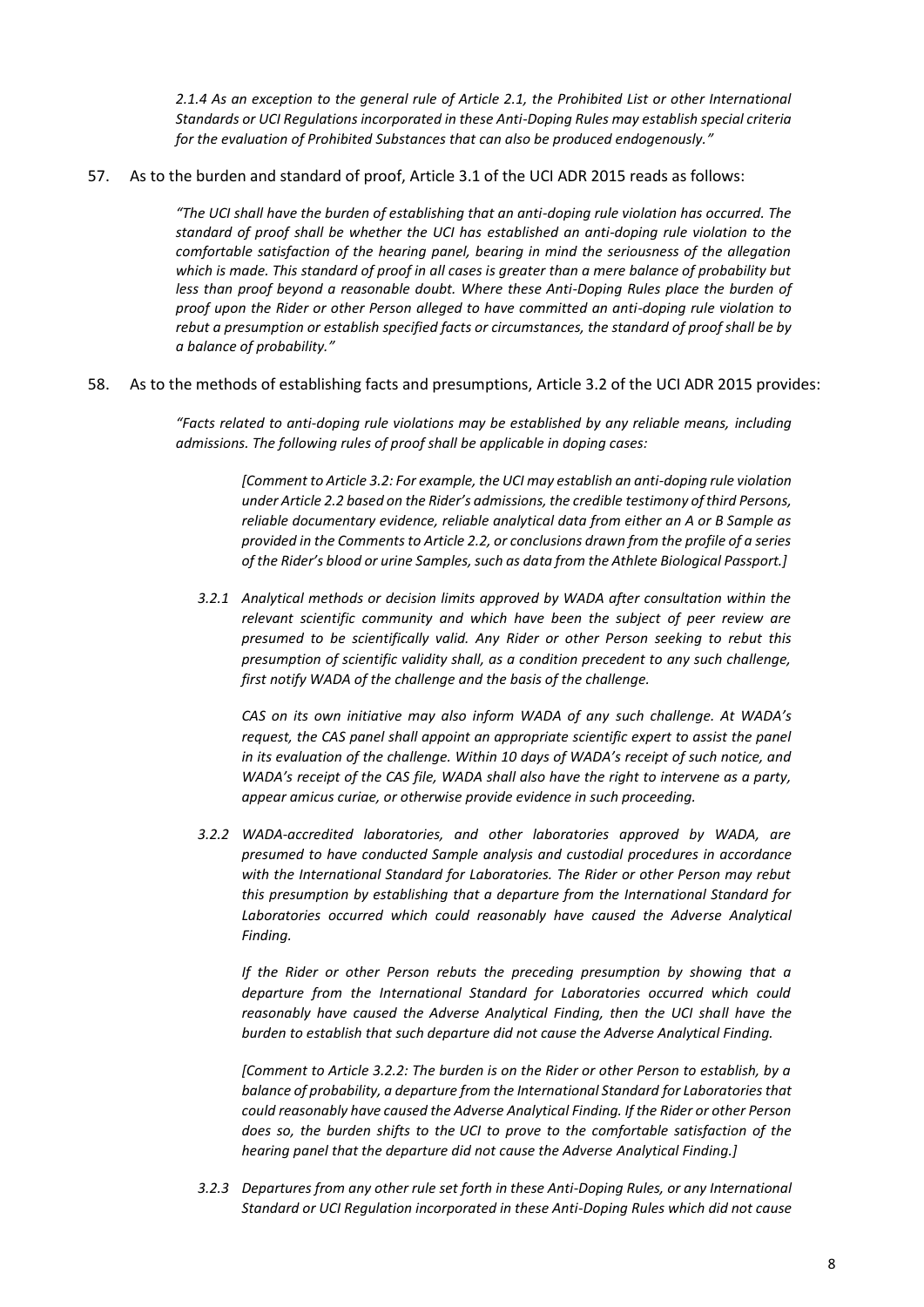*an Adverse Analytical Finding or other anti-doping rule violation shall not invalidate such evidence or results. If the Rider or other Person establishes a departure from any other rule set forth in these Anti-Doping Rules, or any International Standard or UCI Regulation incorporated in these Anti-Doping Rules which could reasonably have caused an antidoping rule violation based on an Adverse Analytical Finding or other anti-doping rule violation, then the UCI shall have the burden to establish that such departure did not cause the Adverse Analytical Finding or the factual basis for the anti-doping rule violation."*

#### **2. The burden and standard of proof**

- 59. It follows from Article 3.1 of the UCI ADR 2015 that the UCI bears the burden of proof to establish that the Rider committed a violation under Article 2.1 of the UCI ADR 2015. The ADRV of the Rider must be established to the "comfortable satisfaction" of the Tribunal, bearing in mind the seriousness of the allegation, which is made. This standard of proof in all cases is greater than a mere balance of probability but less than proof "beyond any reasonable doubt".
- 60. According to Article 3.2.2 of the UCI ADR 2015 "*WADA-accredited Laboratories…are presumed to have conducted sample analysis and custodial procedures in accordance with the International Standard for Laboratories*". The Rider or other Person may rebut this presumption by establishing that a deviation from the International Standard for Laboratories occurred which could reasonably have caused the AAF. If the Rider or other Person rebuts the preceding presumption by showing that a departure from the International Standard for Laboratories occurred which could reasonably have caused the AAF, then the UCI shall have the burden to establish that such departure did not cause the AAF.

## **3. The Presence of prohibited substance**

- 61. Article 2.1 of the UCI ADR 2015 incorporates the principle of strict liability. According thereto (Appendix 1 of the UCI ADR 2015) *"it is not necessary that intent, Fault, Negligence, or knowing Use on the Rider's part be demonstrated by the Anti- Doping Organization in order to establish an anti-doping rule violation"*. Thus, sufficient proof of an ADRV is established – *inter alia* – by the "*presence of a Prohibited Substance or its Metabolites or Markers in the Rider's A Sample where the Rider waives the analysis of the B sample and the B Sample is not analyzed; or, where the Rider's B Sample is analyzed and the analysis of the Rider's B Sample confirms the presence of the Prohibited Substance or its Metabolites or Markers found in the Rider's A Sample*" (cf. Article 2.1.2 of the UCI ADR 2015). According to Article 6.1 of the UCI ADR 2015 the analysis must be conducted by a WADA-accredited Laboratory or a Laboratory otherwise approved by WADA.
- 62. In the case at hand, the A- and the B-Sample collected from the Rider on 17 November 2019 were analyzed by the Laboratory, which is WADA-accredited. The analysis of the A-Sample revealed the presence of exogenous rEPO. The B-Sample analysis confirmed the presence of rEPO found in the Rider's A-Sample. Consequently, according to Article 2.1.2 of the UCI ADR 2015, there is sufficient proof of an ADRV under Article 2.1 UCI ADR 2015.
- 63. In the case at hand, the UCI has discharged its burden of proof that an ADRV has been committed by the Rider by submitting the respective analyses reports for the A- and the B-Sample. Consequently, the burden of proof shifts to the Rider to rebut this presumption by showing on a balance of probabilities that (i) there was a departure from the ISL; and (ii) that such departure could have reasonably caused the AAF (see Article 3.2.2 of the UCI ADR 2015).
- 64. In conclusion, the Single Judge holds that the UCI successfully established that the Rider committed a violation of Article 2.1 of the UCI ADR 2015.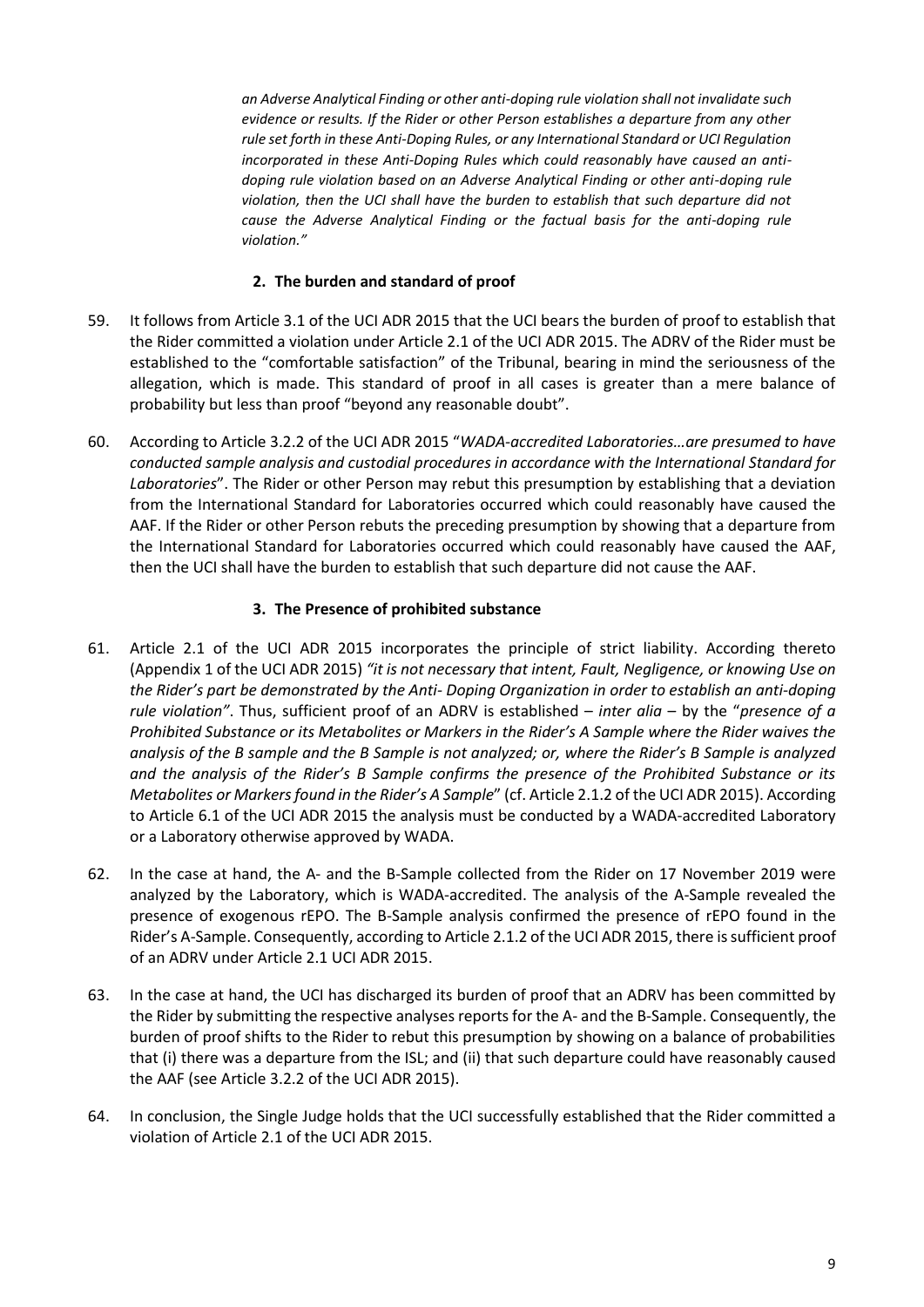#### **4. No Challenge of the analytical methods**

- 65. If a Rider wishes to rebut the presumption of scientific validity of the analytical method for detecting the presence rEPO, he is required under the UCI ADR 2015 to first notify WADA of the challenge and the basis of the challenge (see Article 3.2.1 UCI ADR 2015).
- 66. In the case at hand, no such challenge has been filed by the Rider. Therefore, in the context of this decision the analytical methods used by the Laboratory on the Rider's Sample are presumed to be valid.

#### **5. No Challenge of the analytical results**

#### **a) The position of the Rider**

- 67. The Rider has not participated in these proceedings. However, in his prior correspondence with the UCI (email of 18 January 2021) the Rider denied the use of doping, however without providing further explanations.
- 68. With email of 19 June 2021 the Rider submitted as follows:

*"… I do not admit the use of epo, for me this whole story remains a mystery. Last year I made a decision to end my career, moved to live in Russia, changed my citizenship, changed my lifestyle. Therefore, I see no reason to understand this further."*

## **b) The position of the UCI**

69. The UCI submits that the above objections by the Rider are unsubstantiated and do not rebut the presumptions in Article 3.2.2 of the UCI ADR 2015.

## **c) The position of the Single Judge**

- 70. According to Article 3.2.2 of the UCI ADR 2015 "*WADA-accredited Laboratories…are presumed to have conducted sample analysis and custodial procedures in accordance with the International Standard for Laboratories*". The Rider or other person may rebut this presumption by establishing – on a balance of probability – that a deviation from the ISL occurred which could reasonably have caused the AAF.
- 71. The above prerequisites have further been specified in the jurisprudence of the Court of Arbitration for Sport (hereinafter referred to as "CAS"). The CAS Panel in 2013/A/3112 found in this respect as follows (para. 85):

*"Therefore, the Panel deems a mere reference to a departure from the ISL insufficient, in the absence of a credible link of such departure to a resulting Adverse Analytical Finding. In other*  words, in order for an athlete to meet his/her burden and thus effectively shift the burden to an *anti-doping organization, the athlete must establish, on the balance of probabilities, (i) that there is a specific (not hypothetical) departure from the ISL; and (ii) that such departure could have reasonably, and thus credibly, caused a misreading of the analysis. Further, the Panel remarks that such athlete's rebuttal functions only to shift the burden of proof to the anti-doping organization, which may then show, to the Panel's comfortable satisfaction, that the departure did not cause a misreading of the analysis."*

72. The Single Judge notes that the Rider in the case at hand has not contested the presence at rEPO in the relevant Samples nor challenged the Laboratory analysis or the results of the analysis. The Rider, more particularly, did not refer to any provision in the International Standards that might have been breached by the Laboratory in the context of the analytical procedure. To conclude, the Single Judge finds that the Rider has not substantiated the Laboratory's lack of reliability in order to rebut the presumption enshrined in Article 3.2.2 of the UCI ADR 2015.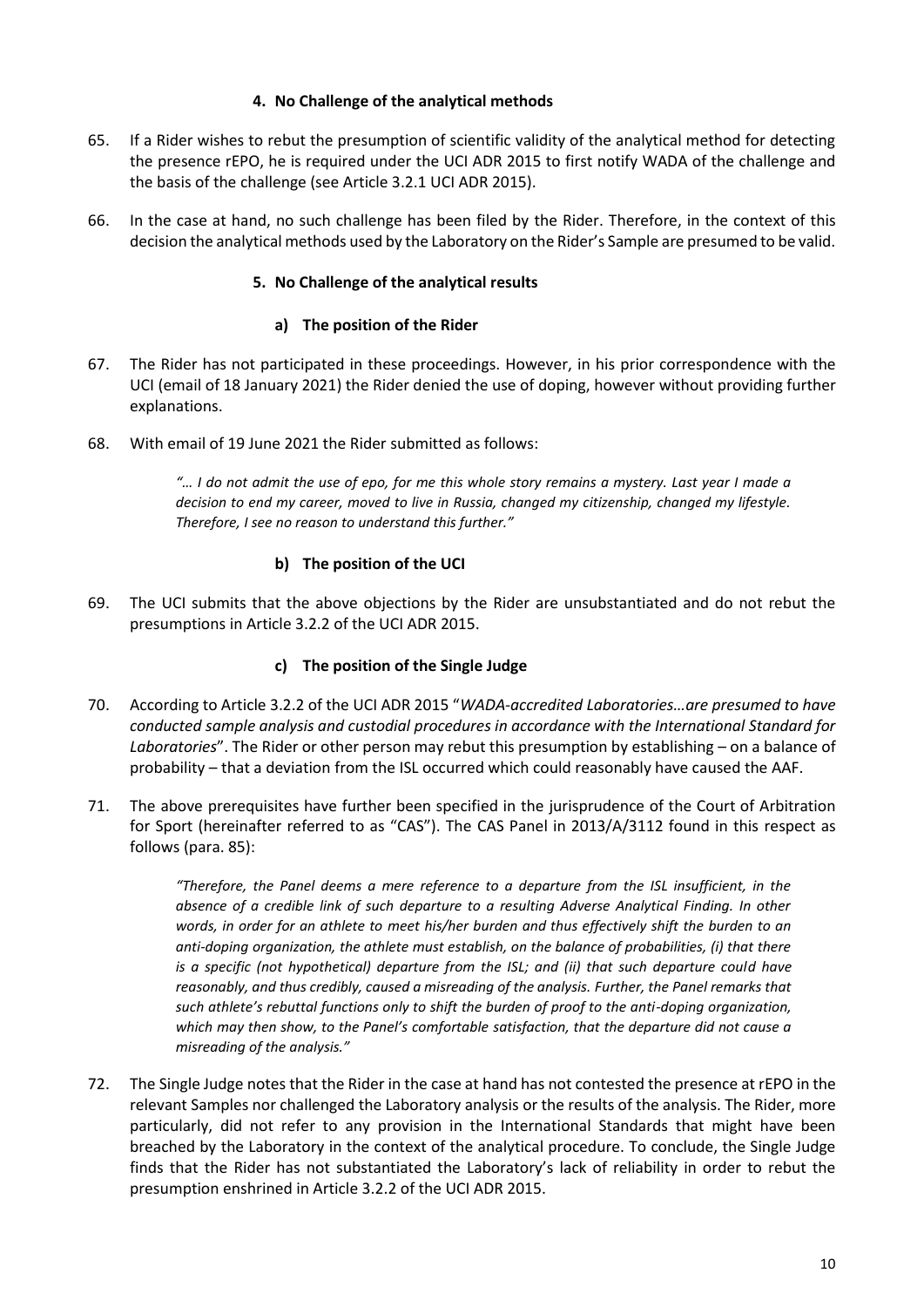73. The Single Judge is also aware of Article 4.2 of the International Standard for Results Management (hereinafter referred to as "the ISRM") that provides as follows:

> *"In the interest of fair and effective sport justice, anti-doping rule violations should be prosecuted in a timely manner. Irrespective of the type of anti-doping rule violation involved, and save for cases involving complex issues or delays not in the control of the Anti-Doping Organization (e.g. delays attributable to the Athlete or other Person), Anti-Doping Organizations should be able to conclude Results Management (including the Hearing Process at first instance) within six (6) months from the notification as per Article 5 below."*

- 74. The ISRM entered into force on 1 January 2021. It is, thus, questionable whether the ISRM applies to the sample in question that was collected in 2019. The Single Judge can leave this question unanswered because cases involving rEPO are complex issues. Furthermore, the delays were partly caused by issues not under the control of the UCI. The latter explained in its letter dated 9 December 2021 that "the COVID-19 Pandemic had significant impact on the conduct of the initial review and also on the organization of the B Sample opening and analysis at the Laboratory's premises". Finally, even if the principle enshrined in Article 4.2 of the ISRM was applicable to results management procedures initiated before 2021, nothing in the file indicates that a departure from that principle "could have caused the analytical findings". Consequently, the Single Judge finds that the analytical results are reliable.
- 75. This is true irrespective of the principle *iura novit curia* or *iura novit arbiter,* since it is commonly accepted that the Rider is under the obligation to substantiate his submissions, i.e. that he *"must fulfill*  some minimum conditions when presenting the facts of the case."<sup>1</sup> It is clear to the Single Judge that this (low) threshold has not been met in the case at hand.
- 76. In conclusion, the Single Judge is comfortably satisfied that the UCI has discharged its burden of proof to establish that the Rider has committed an ADRV pursuant to Article 2.1 of the UCI ADR 2015. Therefore, the Single Judge accepts that the Rider committed an ADRV within the meaning of Article 2.1 of the UCI ADR.

## **B. Did the Rider commit the ADRV intentionally?**

- 77. In case of a first violation, Article 10.2 of the UCI ADR 2015 differentiates between intentionally and non-intentionally committed ADRVs. The provision reads as follows:
	- *10.2.1 The period of Ineligibility shall be four years where:*

*10.2.1.1 The anti-doping rule violation does not involve a Specified Substance, unless the Rider or other Person can establish that the anti-doping rule violation was not intentional.* 

*10.2.1.2 The anti-doping rule violation involves a Specified Substance and the UCI can establish that the anti-doping rule violation was intentional.*

*10.2.2 If Article 10.2.1 does not apply, the period of Ineligibility shall be two years.*

78. In the case at hand, rEPO is a non-specified substance. Accordingly, Article 10.2.1.1 of the UCI ADR 2015 provides that the standard period of ineligibility is four years, if the Rider cannot establish that the ADRV was not intentionally committed.

## **1. The term "intentional"**

79. The term "intentional" is defined in Article 10.2.3 of the UCI ADR 2015. The provision provides as follows:

<sup>1</sup> See ADT 05.2016 and 02.2017, *UCI v. Kocjan*, judgment of 28 June 2017, para. 73; ADT 05.2017*, UCI v. Pinho*, judgment of 15 August 2017, para. 88.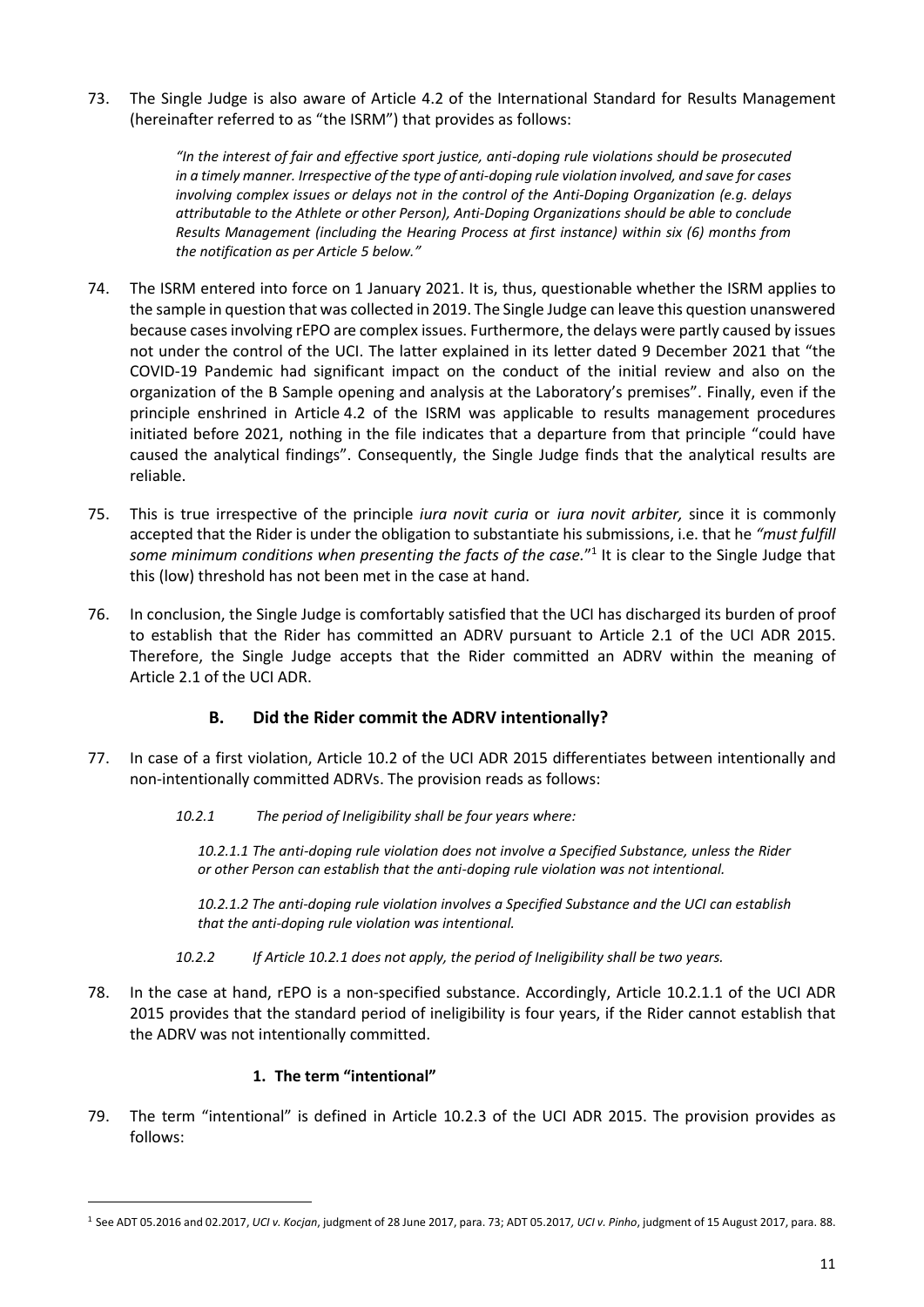*"As used in Articles 10.2 and 10.3, the term "intentional" is meant to identify those Riders who cheat. The term therefore requires that the Rider or other Person engaged in conduct which he or she knew constituted an anti-doping rule violation or knew that there was a significant risk that the conduct might constitute or result in an anti-doping rule violation and manifestly disregarded that risk. An anti-doping rule violation resulting from an Adverse Analytical Finding for a substance which is only prohibited In-Competition shall be reputably presumed to be not intentional if the Substance is a Specified Substance and the Rider can establish that the Prohibited Substance was Used Out-of-Competition. An anti-doping rule violation resulting from an Adverse Analytical Finding for a substance which is only prohibited In-Competition shall not be considered intentional if the substance is not a Specified Substance and the Rider can establish that the Prohibited Substance was Used Out-of-Competition in a context unrelated to sport performance."*

#### **2. The burden of proof and the standard of proof**

- 80. The Rider bears the burden to prove that the ADRV was not committed intentionally pursuant to Article 10.2.1.1 of the UCI ADR 2015.
- 81. The applicable standard of proof in relation to whether or not the ADRV (involving a non-specified substance) was committed not intentionally is the balance of probability (as per Article 3.1 of the UCI ADR 2015). Accordingly, the Rider must convince the Single Judge that the version of events presented by him appears more likely than not. The Single Judge will accept that the Rider did not act intentionally, if he is persuaded by more than 50%.<sup>2</sup>

## **3. The position of the Rider**

82. With email of 18 January 2021 the Rider denies the use of doping and with email of 19 June 2021 he does "not admit the use of epo". No further explanations are provided by the Rider.

#### **4. Position of the UCI**

83. The UCI states that the Rider bears the burden of proof for establishing, by a balance of probability, that the ADRV was not committed intentionally.

#### **5. The position of the Single Judge**

- 84. The Rider denies having used doping substances, more particularly rEPO. However, he did not submit any evidence in support of his submissions. The Rider neither established the source of the AAF nor did he establish the existence of other circumstances, which allows the Single Judge to conclude that the Rider acted without intent. The Single Judge further notes that – in view of the specificity of the prohibited substance in question – the chances of an inadvertent use of rEPO by the Rider are practically non-existent. The Single Judge is also aware of the constant jurisprudence of the CAS and the Tribunal according to which mere assertions or denials are, in principle, not sufficient to establish the lack of intention.<sup>3</sup>
- 85. Consequently, the Single Judge concludes that the Rider has failed to meet his burden of proof to establish a lack of intention. Thus, the Single Judge is of the view that the Rider committed the ADRV intentionally.

<sup>2</sup> CAS 2009/A/1926 & 1930, *ITF v. Richard Gasquet & WADA v. ITF & Richard Gasquet*, para. 31; CAS 2011/A/2384 & CAS 2011/A/2386, *UCI v. Alberto Contador & RFEC / WADA v. Alberto Contador & RFEC*, para. 55 et seq; Björn Hessert, «Fehlleistung des CAS im Dopingverfahren Jarrion Lawson», Causa Sport, 2020, 155 (158).

<sup>3</sup> CAS 2016/A/4377 WADA v. IWF and Yenny Fernance Alvarez Caicedo, § 52.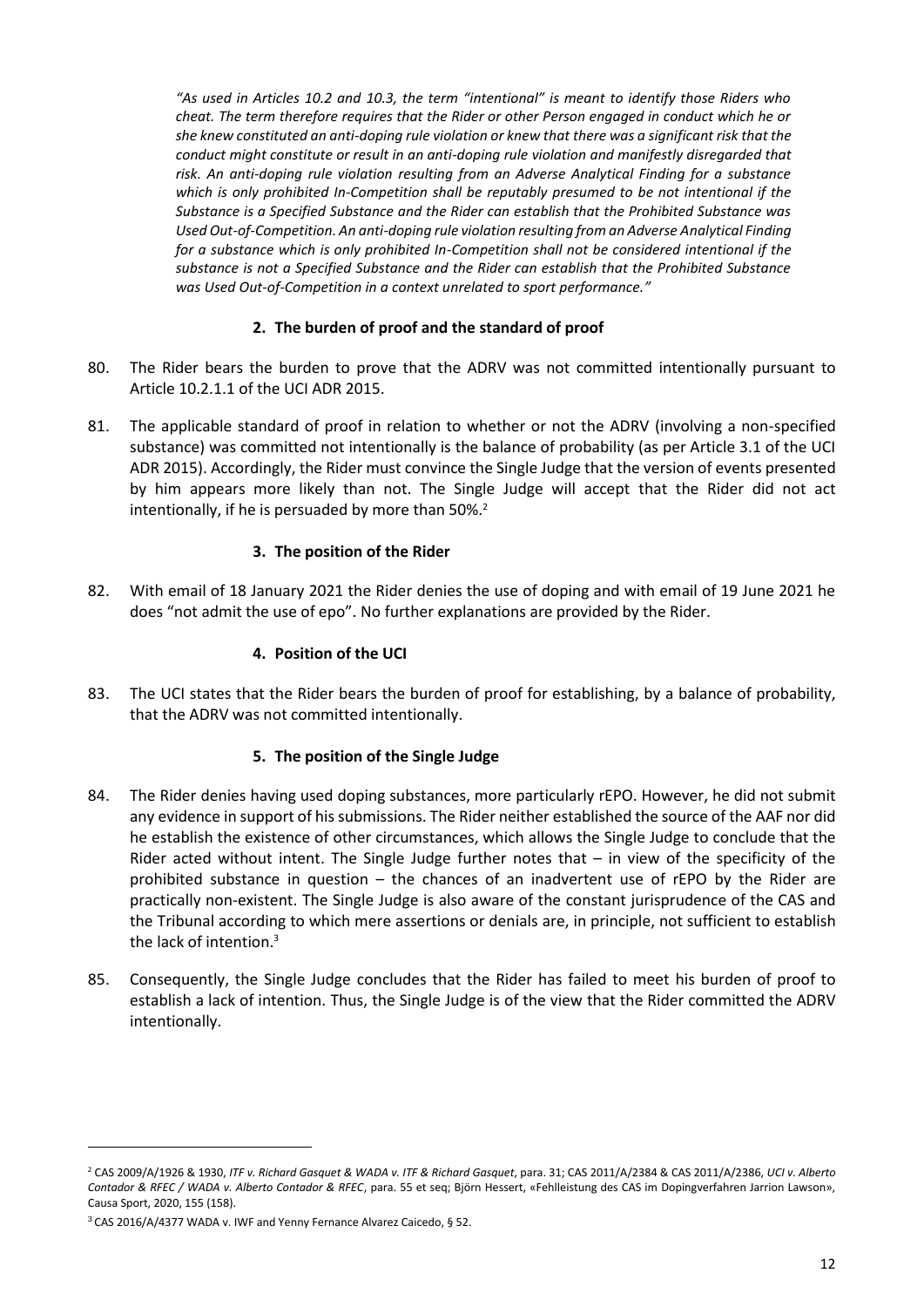# **C. What are the appropriate consequences of such an ADRV?**

## **1. Period of Ineligibility**

## **a) Second ADRV**

86. In the case at hand, the ADRV relating to rEPO constitutes the Rider's second ADRV. The first ADRV for which the Rider was sanctioned with a period of ineligibility of two years (starting on 16 October 2014) took place during the required ten-year period (see Article 10.7.5 of the UCI ADR 2015). In case of a second ADRV, Article 10.7.1 of the UCI ADR 2015 states that the period of Ineligibility shall be the greater of:

*"a) six months;*

*b) one-half of the period of Ineligibility imposed for the first anti-doping rule violation without taking into account any reduction under Article 10.6; or*

*c) twice the period of Ineligibility otherwise applicable to the second anti-doping rule violation treated as if it were a first violation, without taking into account any reduction under Article 10.6."*

87. In order to fix the appropriate period of ineligibility, the Single Judge must first determine the period of ineligibility otherwise applicable to the ADRV, if the latter were a first violation. Article 10.2 of the UCI ADR 2015 provides for a first ADRV as follows:

*10.2.1 "The period of Ineligibility shall be four years where:*

- *10.2.1.1 The anti-doping rule violation does not involve a Specified Substance, unless the Rider or other Person can establish that the anti-doping rule violation was not intentional."*
- 88. Considering that rEPO is not a Specified Substance and that the Rider acted intentionally, the appropriate period of ineligibility (in case the ADRV is treated as a first offence) would be four years. Consequently, the period of ineligibility according to Article 10.7.5 UCI ADR 2015 is eight years.

## **b) Lex mitior**

- 89. The sanctioning regime under the UCI ADR 2021 is somewhat different from the UCI ADR 2015. The principle of *lex mitior*, a concept originally deriving from criminal law, is well-established in CAS jurisprudence (cf. CAS 94/128, CAS 2009/A/1918, CAS 2017/O/4980, CAS 2018/A/5989) and before the Tribunal. It applies when a federation, associations or sports-related bodies amends its rules and regulations between the time of the asserted sports rule violation and the time of the decision taken by the relevant sports body in respect thereof. The principle of *tempus regit actum* is then softened by the *lex mitior* principle in a case where the new rules are more favourable to the accused. In such circumstances the less severe "penalties" and "sanctions" will be applied retroactively. The principle of *lex mitior* serves the purpose of sanctioning the person who has committed a violation reflecting the current opinion of the sports body that a milder sanction should apply to such violation than the one applicable at the time of its commission, and therefore under the principle of *lex mitior* may be applied to this case.
- 90. The above principle also follows from Article 27.2 of the UCI ADR 2021, which state as follows:

*"Any anti-doping rule violation case which is pending as of the Effective Date and any anti-doping rule violation case brought after the Effective Date based on an anti-doping rule violation which occurred prior to the Effective Date shall be governed by the substantive anti-doping rules in effect at the time the alleged anti-doping rule violation occurred, and not by the substantive anti-doping rules set out in these Anti-Doping Rules or the Code, unless the panel hearing the case determines the principle of "lex mitior" appropriately applies under the circumstances of the case. For these purposes, the retrospective periods in which prior violations can be considered for purposes of multiple violations under Article 10.9.4 and the statute of limitations set forth in Article 17 are*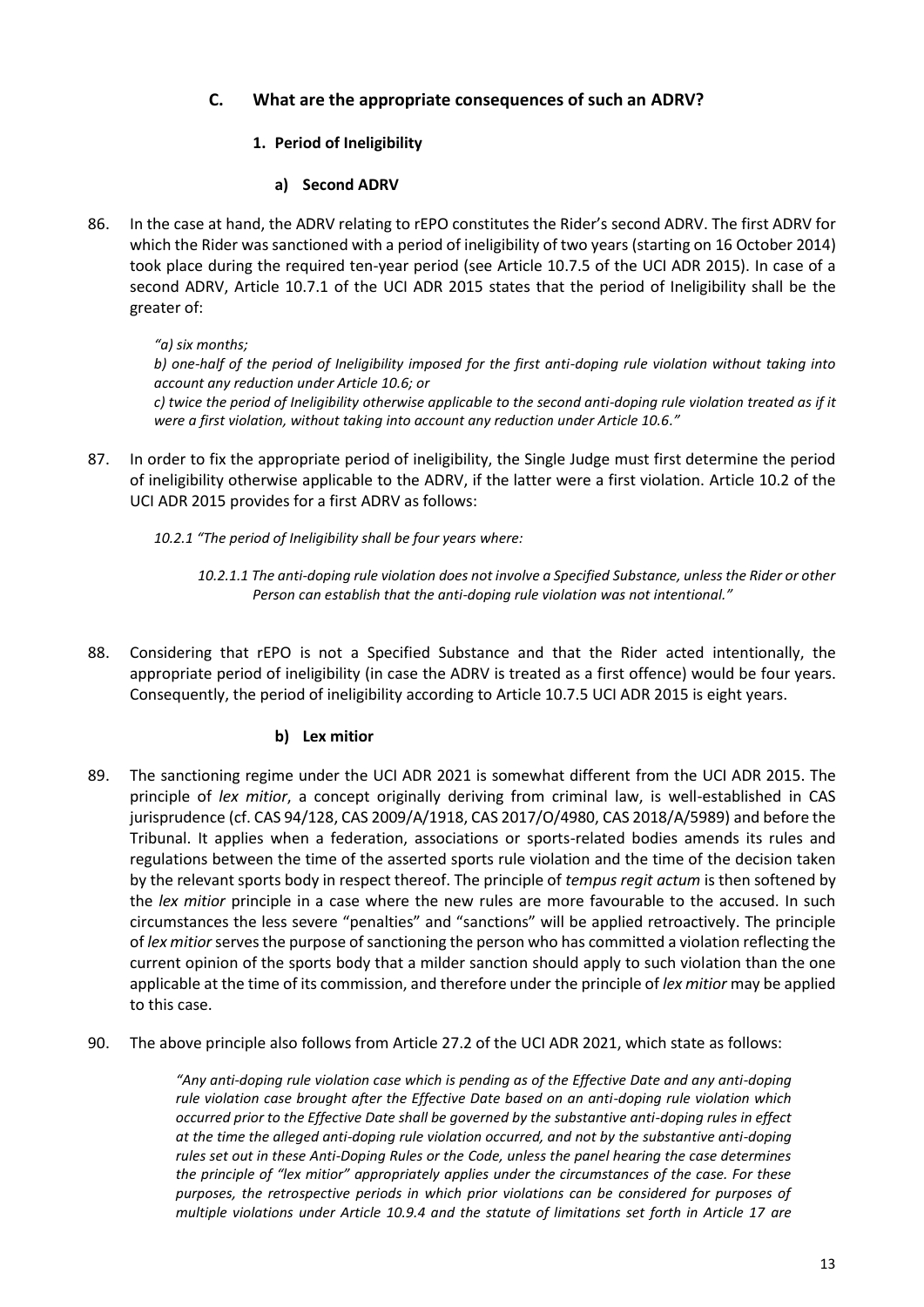*procedural rules, not substantive rules, and should be applied retroactively along with all of the other procedural rules in these Anti-Doping Rules or the Code (provided, however, that Article 17 shall only be applied retroactively if the statute of limitations period has not already expired by the Effective Date)."*

91. The question, thus, is whether the UCI ADR 2021 is more favorable with respect to sanctions than the UCI ADR 2015. Article 10.9.1 of the UCI ADR 2021 reads as follows:

> *"10.9.1.1 For a Rider or other Person's second anti-doping rule violation, the period of Ineligibility shall be the greater of:*

*a) A six (6) month period of Ineligibility; or*

*b) A period of Ineligibility in the range between:*

- *(i) the sum of the period of Ineligibility imposed for the first anti-doping rule violation plus the period of Ineligibility otherwise applicable to the second anti-doping rule violation treated as if it were a first violation, and*
- *(ii) twice the period of Ineligibility otherwise applicable to the second antidoping rule violation treated as if it were a first violation*

*The period of Ineligibility within this range shall be determined based on the entirety of the circumstances and the Rider or other Person's degree of Fault with respect to the second violation."*

92. The application of Article 10.9.1.1 UCI ADR 2021 to the case results in a range of sanctions between six to eight years. Thus, unlike the UCI ADR 2015, the UCI ADR 2021 do not provide for a fixed period of ineligibility of eight years. The flexibility provided for under the UCI ADR 2021 is, in principle, more favorable than the period of ineligibility provided for under the UCI ADR 2015.

## **c) Fixing the appropriate period of ineligibility within the applicable range**

- 93. According to Article 10.9.1 of the UCI ADR 2021 the period of ineligibility within the stated range shall be determined based on the entirety of the circumstances and the Rider's degree of fault with respect to the second violation.
- 94. The Single Judge notes that the Rider in the case at hand acted intentionally. Furthermore, the Single Judge observes that the Rider has not submitted any evidence which could possibly be taken into consideration when assessing his degree of fault. In addition, the Rider has not participated in these proceedings and has not helped to cast any light onto the circumstances of this case. Therefore, the Single Judge finds that a period of ineligibility of eight years seems appropriate.

# **d) Commencement date of the Period of Ineligibility and Credit for provisional Suspension**

95. In relation to the commencement of the period of ineligibility, Article 10.11 of the UCI ADR 2015 provides as follows:

*"Except as provided below, the period of Ineligibility shall start on the date of the final hearing decision providing for Ineligibility or, if the hearing is waived or there is no hearing, on the date Ineligibility is accepted or otherwise imposed. […]*

*10.11.1* Where there have been substantial delays in the hearing process or other aspects of *Doping Control* not attributable to the *Rider* or other *Person*, the *UCI* may start the period of *Ineligibility*  at an earlier date commencing as early as the date of *Sample* collection or the date on which another anti-doping rule violation last occurred. All competitive results achieved during the period of *Ineligibility*, including retroactive *Ineligibility*, shall be *Disqualified*. *[…]*

*10.11.3.1 If a Provisional Suspension is imposed and respected by the Rider or other Person, then the Rider or other Person shall receive a credit for such period of Provisional Suspension against any period of Ineligibility which may ultimately be imposed. If a period of Ineligibility is served pursuant to a decision that is subsequently appealed, then the Rider or other Person shall receive a credit for such*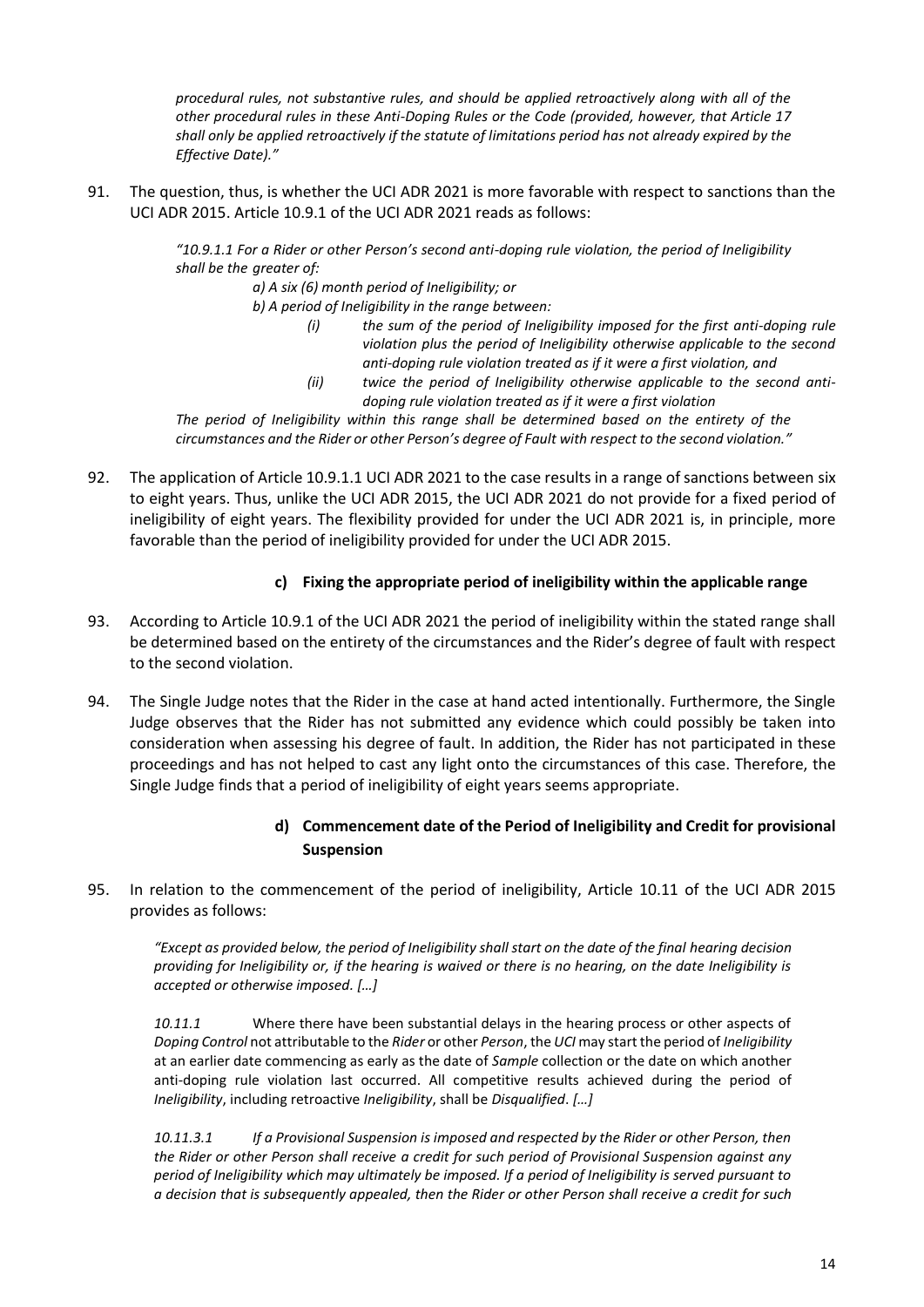*period of Ineligibility served against any period of Ineligibility which may ultimately be imposed on appeal. […]"*

- 96. Thus, as a general rule, the period of ineligibility shall start on the date of the final decision imposing such ineligibility, with credit given for the period of any provisional suspension if and to the extent it was respected by the Rider. On 11 June 2021, the Rider was informed of a mandatory provisional suspension imposed on him. There is no indication on file that the Rider did not observe the terms of such suspension. The Single Judge, thus, finds that the Rider must receive credit for the time so served.
- 97. The Single Judge further observes that there have been delays in the hearing process. The sample was collected on 17 November 2019 and the results of the analysis were reported to the UCI on 3 April 2020. The UCI then initiated its internal review process that lasted until 14 January 2021, i.e. the day on which the Rider was notified of the AAF. The Single Judge finds that such delay is substantial. The explanation for the delay provided by the UCI in its letter dated 8 December 2021 is that the COVID-19 pandemic had a considerable impact on the process and that it was dependent on external advice – in particular from WADA – to determine whether the analysis by the Laboratory had been performed correctly. Clearly all these circumstances are outside the UCI's sphere of responsibility. However, in order for Article 10.11.1 UCI ADR 2015 to apply, the delays need not be imputable to the UCI. Instead, it suffices that the delays in the hearing process are not attributable to the Rider. The Single Judge finds that this is clearly the case here. The Single Judge, therefore, decides that the period of ineligibility shall start on the day the Laboratory reported the AAF to the UCI, i.e. on 3 April 2020. Consequently, all competitive results achieved between 3 April 2020 and 11 June 2021, i.e. the date of the provisional suspension, are disqualified.

#### **2. Disqualification**

- 98. According to Article 9 of the UCI ADR 2015, an ADRV in connection with an In-Competition test automatically leads to Disqualification of the result obtained in that Competition with all resulting Consequences, including forfeiture of any medals, points and prizes.
- 99. The term "Competition" is defined in the Appendix 1 of the UCI ADR 2015 as, inter alia, a "*singe race organized separately (for example* […] *a stage in a stage race)*". Thus, the Rider's results in stage 1 (held on 17 November 2019) of the 2019 Tour of Fuzhou shall automatically be disqualified.
- 100. Furthermore, Article 10.1 of the UCI ADR 2015 reads as follows:

*"An anti-doping rule violation occurring during or in connection with an Event may, upon the decision of the ruling body of the Event, lead to Disqualification of all of the Rider's individual results obtained in that Event with all Consequences, including forfeiture of fall medals, points and prizes, except as provided in Article 10.1.1."*

*Factors to be included in considering whether to Disqualify other results in an Event might include, for example, the seriousness of the Rider's anti-doping rule violation and whether the Rider tested negative in the other Competitions.*

*10.1.1 If the Rider establishes that he or she bears No Fault or Negligence for the violation the Rider's individual results in the other Competitions shall not be Disqualified, unless the Rider's results in Competitions other than the Competition in which the anti-doping rule violation occurred were likely to have been affected by the Rider's anti-doping rule violation.*

- 101. An Event is defined in the Appendix 1 of the UCI ADR 2015 as, inter alia, a "*series of Competitions conducted together as a single organization (for example […] a road stage race)*". The 2019 Tour of Fuzhou qualifies as such an Event.
- 102. Considering the seriousness of the Rider's ADRV (intentional and involving a non-specified substance) and taking into account that the urine sample was collected during the 2019 Tour of Fuzhou, i.e. during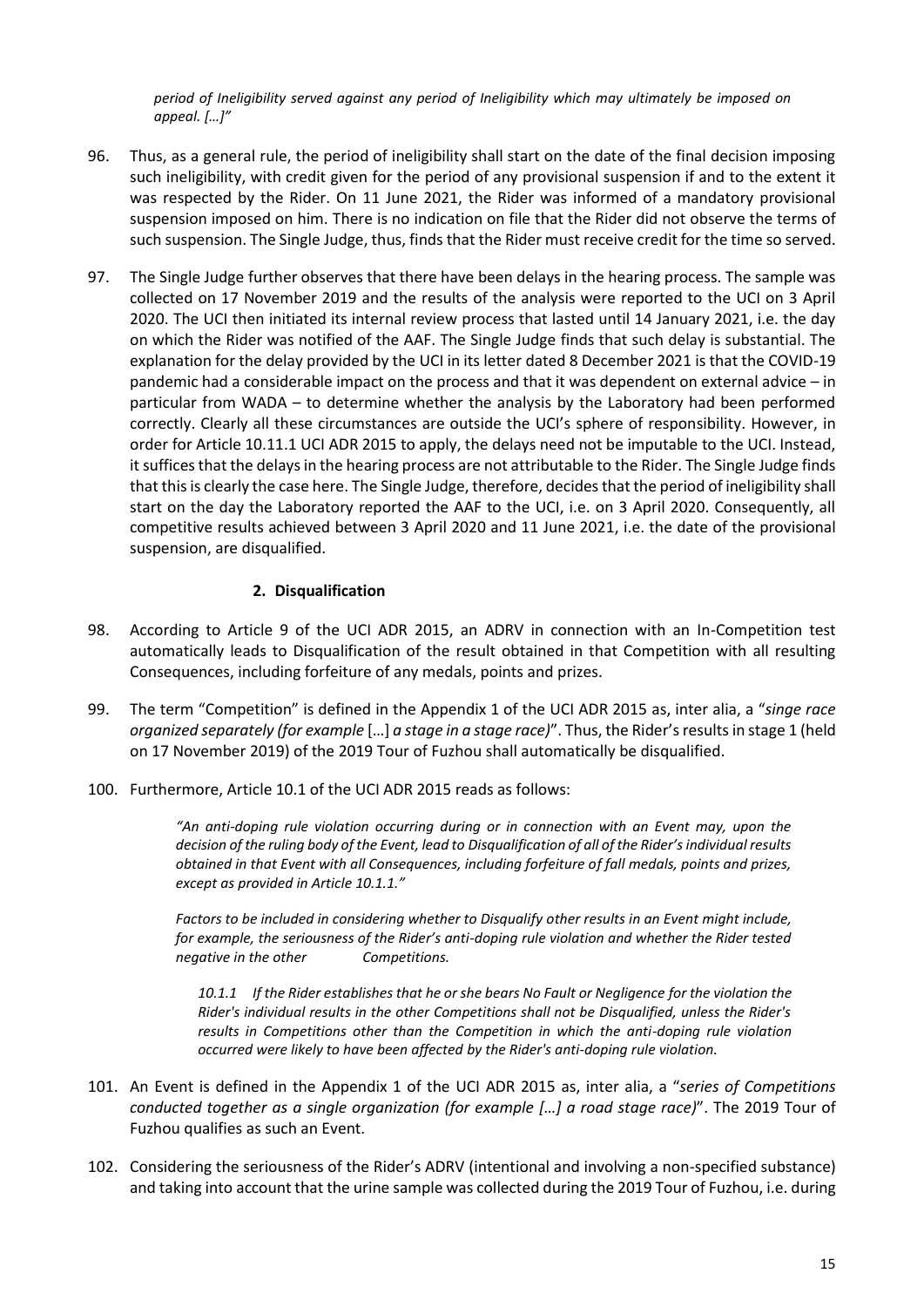the Event, the Single Judge finds that all of the Rider's results from the 2019 Tour of Fuzhou shall be disqualified.

103. Finally, Article 10.8 of the UCI ADR 2015 provides as follows:

*"In addition to the automatic Disqualification of the results in the Competition which produced the positive Sample under Article 9, all other competitive results of the Rider obtained from the date a positive Sample was collected (whether In-Competition or Out-of- Competition), or other anti-doping rule violation occurred, through the commencement of any Provisional Suspension or Ineligibility period, shall, unless fairness requires otherwise, be Disqualified with all of the resulting Consequences including forfeiture of any medals, points and prizes."*

104. Therefore, all results obtained – if any – by the Rider between the date of the sample collection on 17 November 2019 until the commencement of the period of ineligibility, i.e. 3 April 2020, are disqualified.

#### **3. Mandatory Fine and Costs under the UCI ADR 2015**

- 105. The UCI requests that the Rider shall pay a fine of
- 106. Article 10.10 of the UCI ADR 2015 provides as follows:

*"In addition to the Consequences provided for in Article 10.1-10.9, violation under these Anti-Doping Rules shall be sanctioned with a fine as follows.* 

*10.10.1.1 A fine shall be imposed in case a Rider or other Person exercising a professional activity in cycling is found to have committed an intentional anti-doping rule violation within the meaning of Article 10.2.3.* 

*[Comments: 1. A member of a Team registered with the UCI shall be considered as exercising a professional activity in cycling. 2: Suspension of part of a period of Ineligibility has no influence on the application of this Article].* 

> *The amount of the fine shall be equal to the net annual income from cycling that the Rider or other Person was entitled to for the whole year in which the anti-doping violation occurred. In the Event that the anti-doping violation relates to more than one year, the amount of the fine shall be equal to the average of the net annual income from cycling that the Rider or other Person was entitled to during each year covered by the anti-doping rule violation.*

*[Comment: Income from cycling includes the earnings from all the contracts with the Team and the income from image rights, amongst others.]* 

> *The net income shall be deemed to be 70 (seventy) % of the corresponding gross income. The Rider or other Person shall have the burden of proof to establish that the applicable national income tax legislation provides otherwise. Bearing in mind the seriousness of the offence, the quantum of the fine may be reduced where the circumstances so justify, including:*

- *1. Nature of anti-doping rule violation and circumstances giving rise to it;*
- *2. Timing of the commission of the anti-doping rule violation;*
- *3. Rider or other Person's financial situation;*
- *4. Cost of living in the Rider or other Person's place of residence;*
- *5. Rider or other Person's Cooperation during the proceedings and/or Substantial Assistance as per article 10.6.1.*

*In all cases, no fine may exceed CHF 1,500,000.*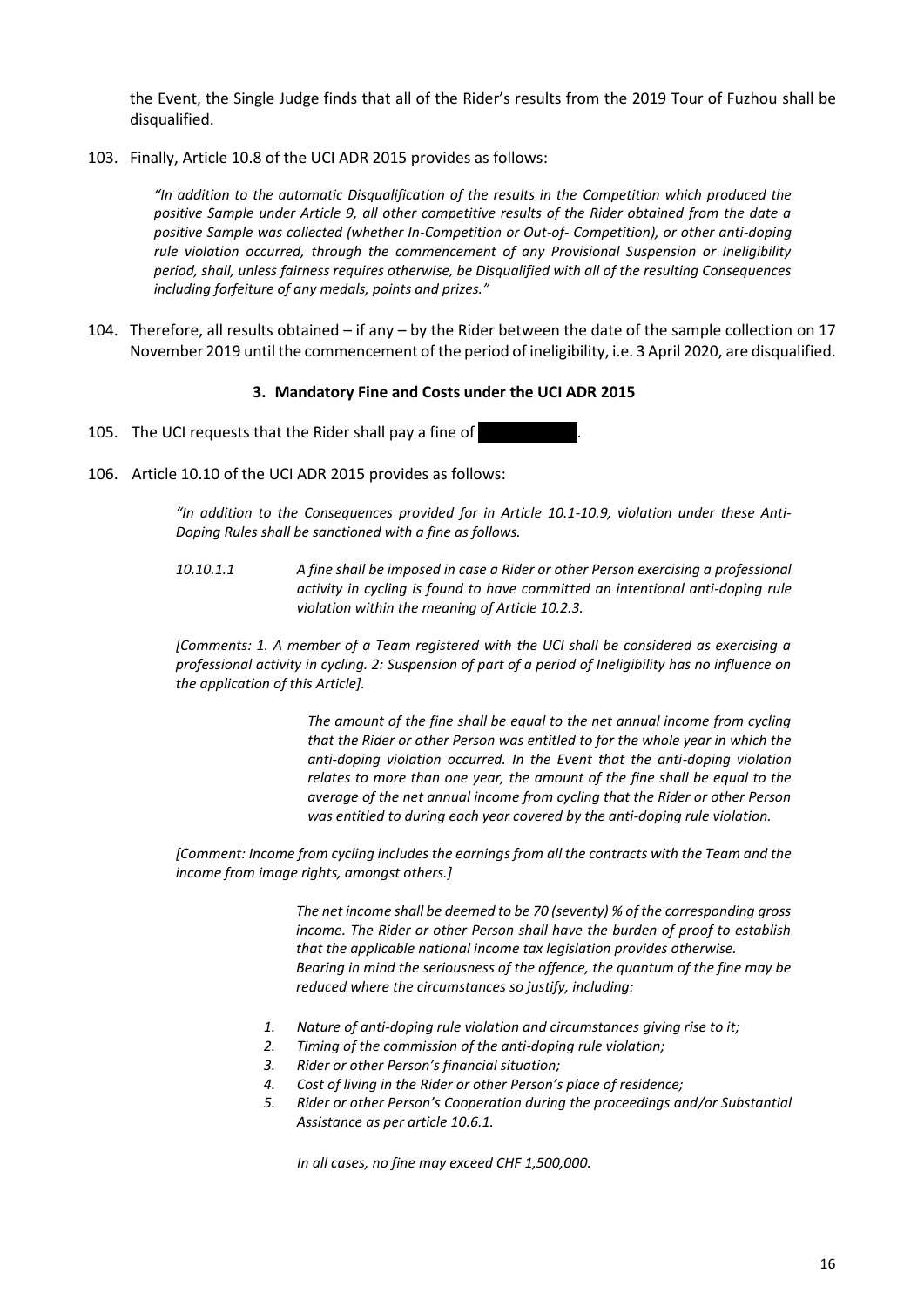*For the purpose of this article, the UCI shall have the right to receive a copy of the full contracts and other related documents from the Rider or other Person, the auditor or relevant National Federation.* 

*[Comment: No fine may be considered a basis for reducing the period of Ineligibility or other sanction which would otherwise be applicable under these Anti-Doping Rules]."* 

- 107. The Single Judge notes that Article 10.10.1 of the UCI ADR 2015 is practically identical to Article 10.12.1 of the UCI ADR 2021.
- 108. According to the information on file, the Rider was under contract with the UCI Continental Team Shenzhen Xidesheng Cycling Team from January 2019 to 31 December 2019, i.e. during the relevant period of time of the second ADRV. According to the Comment to Article 10.10.1 of the UCI ADR 2015, a member of a Team registered with the UCI shall be considered as exercising a professional activity in cycling within the meaning of Article 10.10.1.1 of the UCI ADR 2015. Consequently, the Single Judge applies Article 10.10.1 of the UCI ADR 2015 to the Rider, since he committed the second ADRV intentionally.
- 109. As provided for under Article 10.10.1.1 of the UCI ADR 2015, the fine shall be equal to the net annual income from cycling that the Rider was entitled to for the whole year in which the ADRV occurred. The net income shall be deemed to be 70% of the corresponding gross income. If justified, the fine may be reduced, depending on the seriousness of the offence and according to the circumstances listed under Article 10.10.1.1. of the UCI ADR 2015.
- 110. According to the information on file the Rider was entitled to an annual gross income from cycling in the amount of ……………………… within the relevant time frame. Therefore, a mandatory fine of is imposed on the Rider. Article 10.10.1.1 of the UCI ADR 2015 provides that based on certain criteria the quantum of the fine may be reduced. However, there is no element on file which would support a reduction of the fine based on these criteria. In light of the above, the Single Judge sets the financial fine at
- 111. The UCI further requests that the Rider pays the costs of the results management conducted by the UCI in the amount of CHF 2'500.00 and the costs of the B-Sample 4460586 analysis in the amount of USD 1'300.00.
- 112. The Single Judge notes that Article 10.10.2 of the UCI ADR 2015 reads as follows:

*10.10.2 Liability for Costs of the Procedures*

*If the Rider or other Person is found to have committed an anti-doping rule violation, he or she shall bear, unless the UCI Anti-Doping Tribunal determines otherwise:* 

- *1. The cost of the proceedings as determined by the UCI Anti-Doping Tribunal, if any.*
- *2. The cost of the result management by the UCI; the amount of this cost shall be CHF 2'500, unless a higher amount is claimed by the UCI and determined by the UCI Anti-Doping Tribunal.*
- *3. The cost of the B Sample analysis, where applicable.*
- *4. The costs incurred for Out-of-Competition Testing; the amount of this cost shall be CHF 1'500, unless a higher amount is claimed by the UCI and determined by the UCI Anti-Doping Tribunal.*
- *5. The cost for the A and/or B Sample laboratory documentation package where requested by the Rider.*
- *6. The cost for the documentation package of Samples analyzed for the Biological Passport, where applicable.*

*The National Federation of the Rider or other Person shall be jointly and severally liable for its payment to the UCI.*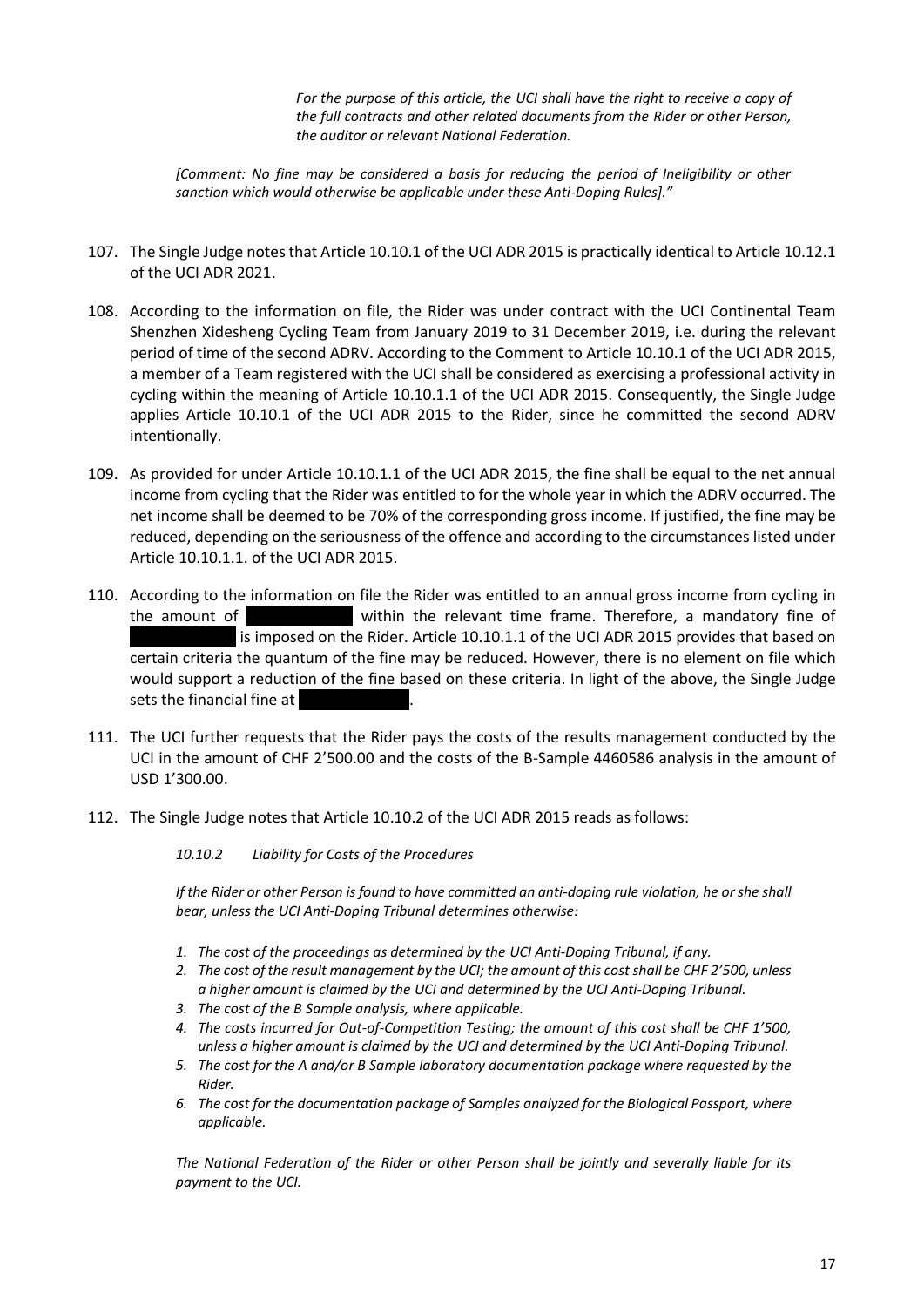- 113. The provision in Article 10.10.2 of the UCI ADR 2015 is practically identical to Article 10.12.2 of the UCI ADR 2021. In application of the above provisions, the Single Judge holds that the Rider shall reimburse to the UCI the following amounts:
	- CHF 2'500.00 for costs of the results management (Article 10.10.2 (2) of the UCI ADR 2015);
	- USD 1'300.00 for B-Sample analysis (Article 10.10.2 (3) of the UCI ADR 2015)

#### **4. Costs of the proceedings**

114. Article 29 of the ADT Rules provides as follows:

*1. The Tribunal shall determine in its judgment the costs of the proceedings as provided under Article 10.12.2 para. 1 ADR.*

*2. As a matter of principle the Judgment is rendered without costs.*

*3. Notwithstanding the above, the Tribunal may order the Defendant to pay a contribution toward the costs of the Tribunal. Whenever the hearing is held by videoconference, the maximum participation is CHF 7'500.*

*4. The Tribunal may also order the unsuccessful Party to pay a contribution toward the prevailing Party's costs and expenses incurred in connection with the proceedings and, in particular, the costs of witnesses and experts. If the prevailing Party was represented by a legal representative the contribution shall also cover legal costs.*

115. In application of Article 29.2 of the ADT Rules, the Single Judge decides that the present Judgment is rendered without costs. In light of all of the circumstances of this case, the Single Judge finds it appropriate to not order the Rider (as the unsuccessful party) to pay a contribution towards the UCI's costs.

#### **VIII. RULING**

- 116. In consideration of all of the above, the Tribunal decides as follows:
	- **1. Mr Ilya Davidenok has committed an Anti-Doping Rule Violation.**
	- **2. Mr Ilya Davidenok is suspended for a period of ineligibility of 8 years. The period of Ineligibility shall commence on 3 April 2020, and shall end eight years from this date, i.e. 2 April 2028.**
	- **3. The results obtained by Mr Ilya Davidenok at the 2019 Tour of Fuzhou and any other result obtained from 17 November 2019 until 11 June 2021 are disqualified.**
	- **4. Mr Ilya Davidenok is ordered to pay to the UCI the amount of …………………….. as monetary fine.**
	- **5. Mr Ilya Davidenok is ordered to pay to the UCI:**

**a) the amount of CHF 2'500.00 for the costs of the results management; and b) the amount of USD 1'300.00 for the costs of B-Sample analysis.**

- **6. All other and/or further-reaching requests are dismissed.**
- **7. This judgment is final and will be notified to:** 
	- **a) Mr Ilya Davidenok;**
	- **b) Kazakhstan National Anti-Doping Organization (KazNADC);**
	- **c) UCI; and**
	- **d) WADA**